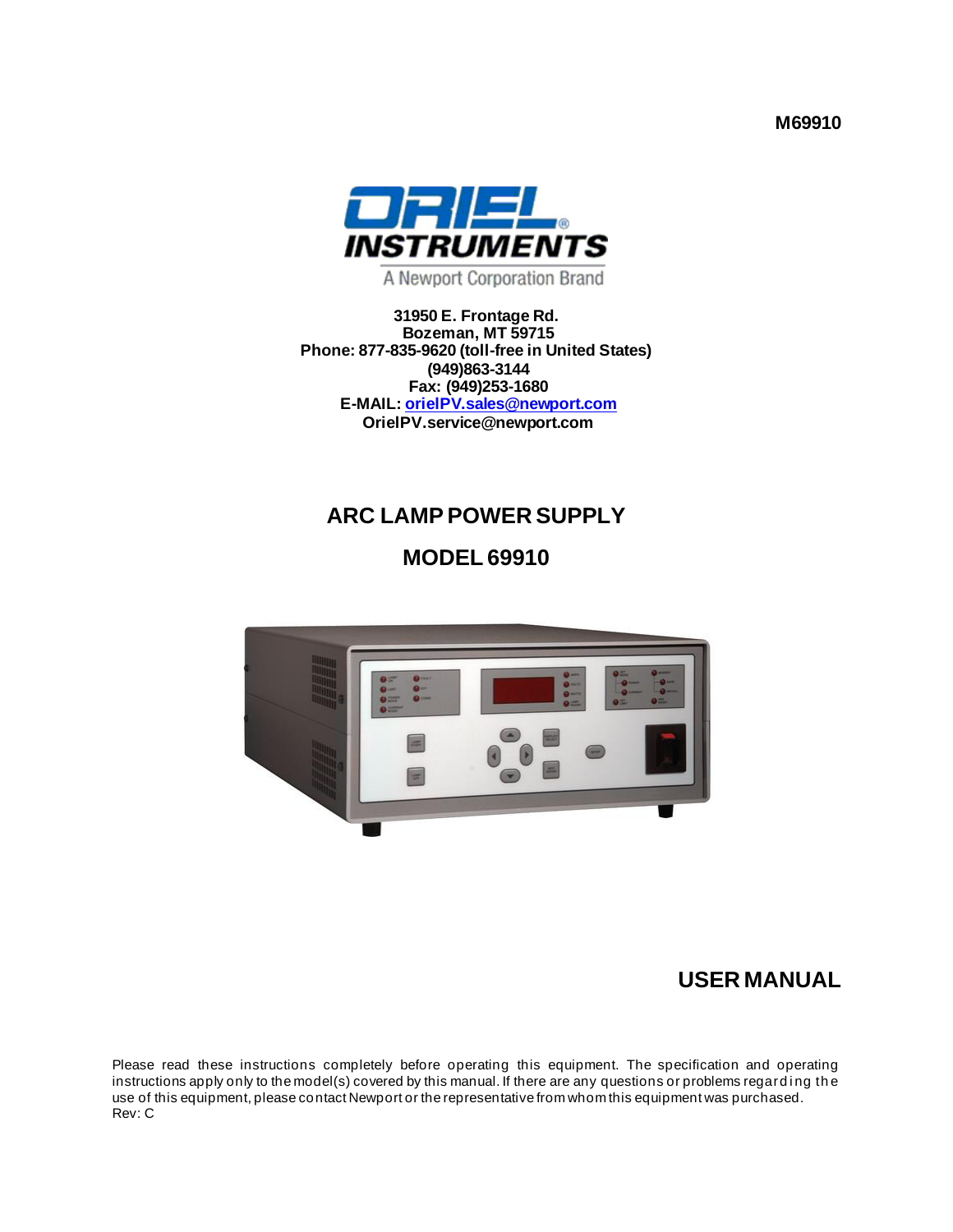## TABLE OF CONTENTS

| I. INTRODUCTION          |    |
|--------------------------|----|
|                          |    |
| <b>L2 DIMENSIONS</b>     |    |
|                          |    |
|                          |    |
| IL SAFETY NOTES.         |    |
|                          |    |
|                          |    |
| <b>IL3 FIRE HAZARDS.</b> |    |
|                          |    |
|                          |    |
|                          |    |
|                          |    |
| III.3 SETUP MODE         |    |
|                          |    |
|                          |    |
|                          |    |
|                          |    |
| IV. APPLICATIONS.        |    |
|                          |    |
| V SPECIFICATIONS         |    |
|                          | 20 |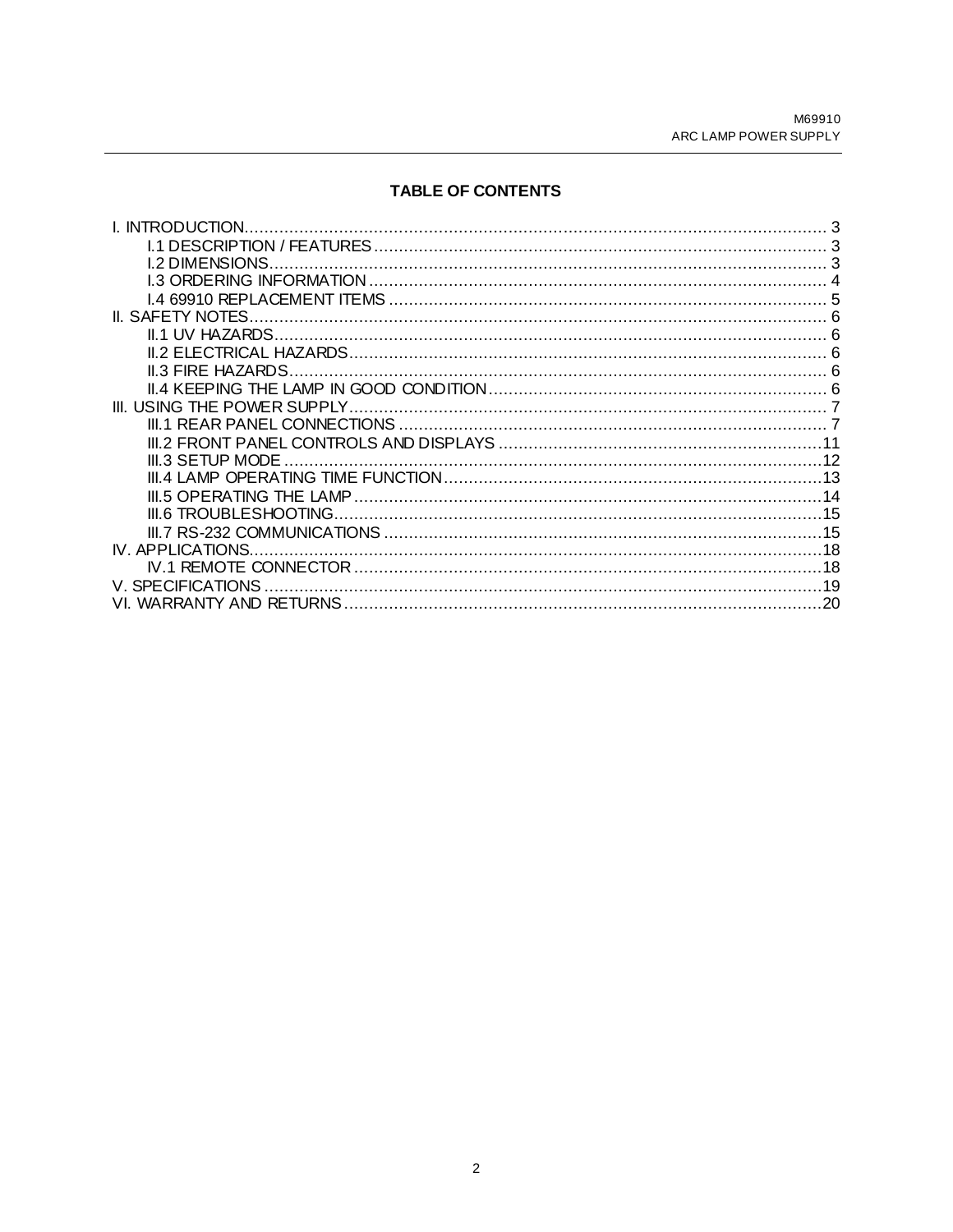#### **I. INTRODUCTION**

#### <span id="page-2-1"></span><span id="page-2-0"></span>**DESCRIPTION / FEATURES**

The Newport model 69910 power supply was designed to meet the needs of a regulated source of power or current for proper operation of high power ARC light sources. The 69910 provides constant power/current operation of these sources of radiation, which is recommended for radiometric measurements or whenever highly stable light output is needed.

Features include:

- Adjustable output with preset so that the output can be set before running the lamp.
- Digital display for precise monitoring of current, voltage, power and lamp running time.
- LED indicators to show the status of important power supply functions.
- Start/stop control to ignite the lamp at preset values in order to minimize overshoot/undershoot of operating current to the lamp. Stop allows shut down of the lamp with continued cooling until the lamp reaches room temperature.
- Safety interlock connector to provide a safeguard against accidental exposure to UV light when used with a Newport lamp housing.
- Remote I/O connector on the rear panel to provide remote metering capability and direct connection to the Newport Digital Exposure System models 68950 or 68951. These are typically used when a high level of long term stability is required.
- RS-232 Port to enable remote communication, operation, and monitoring of the power supply.
- Optional IEEE-488 Communication (GPBI) to allow remote operation and monitoring of the power supply.

#### <span id="page-2-2"></span>**DIMENSIONS**



**Figure 1**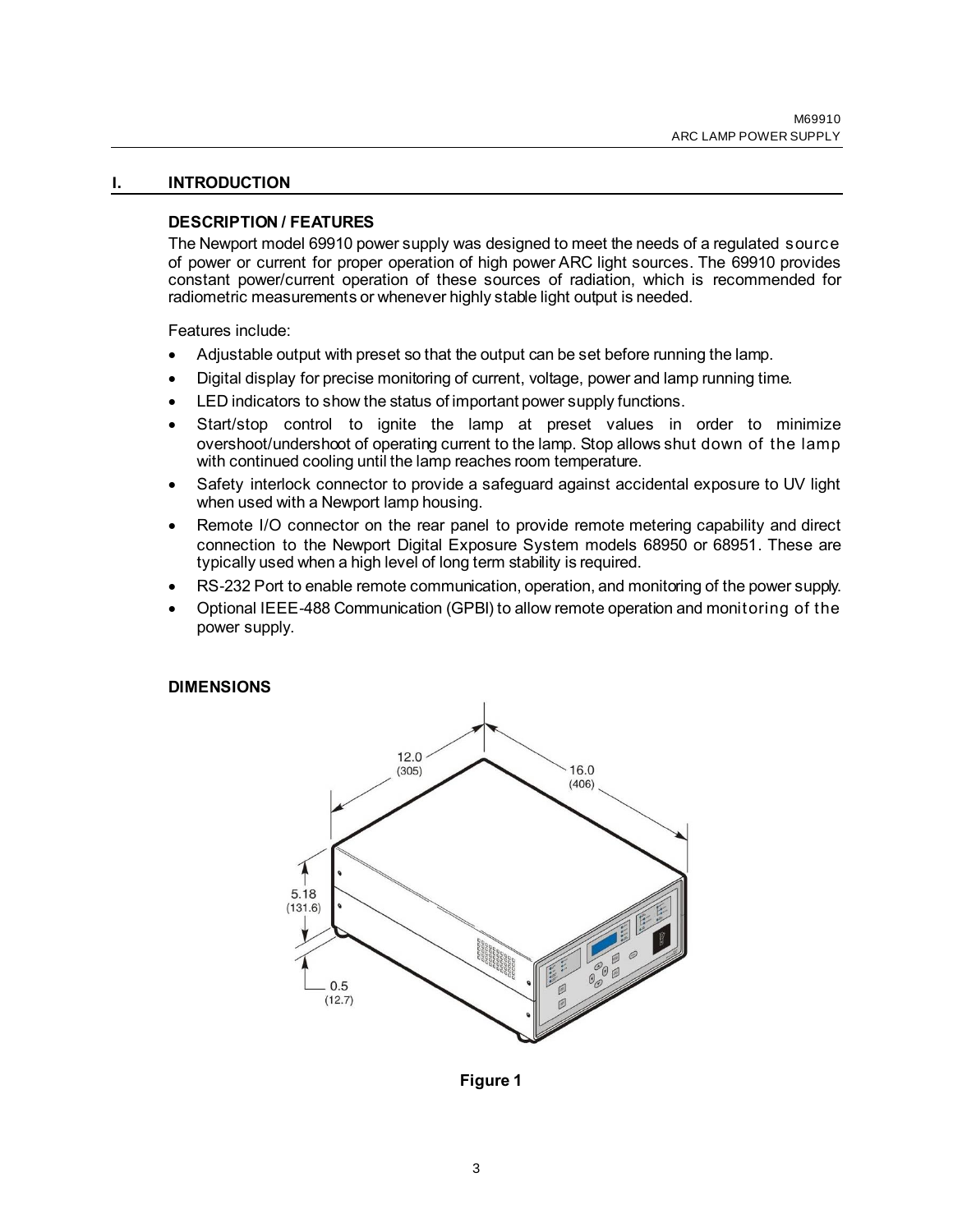#### <span id="page-3-0"></span>**ORDERING INFORMATION**

| Arc Lamp             | Lamp<br><b>Description</b> | Power<br>Range<br>Watts | <b>Typical</b><br>Voltage<br><b>VDC</b> | <b>Typical</b><br><b>Current</b><br><b>ADC</b> | Average<br>Life<br>(Hours) | Lamp<br>Housing $1$  |
|----------------------|----------------------------|-------------------------|-----------------------------------------|------------------------------------------------|----------------------------|----------------------|
| <b>MERCURY LAMPS</b> |                            |                         |                                         |                                                |                            |                      |
| 6283NS               | 200W Hg                    | $160 - 220$             | 57                                      | 3.5                                            | 1000                       | Research<br>Housings |
| 6286                 | 350W Hg                    | 280 - 385               | 60                                      | 6.0                                            | 1000                       | Research<br>Housings |
| 6285                 | 500W Hg                    | $400 - 550$             | 76                                      | 6.6                                            | 800                        | Research<br>Housings |

#### **Table 1 Arc lamps for Model 69910 600W power supply**

<span id="page-3-1"></span>**Oriel lamp housings:** Research Housings models 66901-66905, 67001, 67003, 67005 (the difference between these housings is the condenser lens).

The lamp / heat sink used depend upon the model of solar simulator or research arc lamp housing in which it will be installed.

If there are any questions regarding which lamp to order, contact Newport or your regional sales representative.

 $1$  Certain lamps may be used in solar simulation systems. Please refer to the solar simulator manual for lamp adapters and operation conditions when using the power supply in these systems.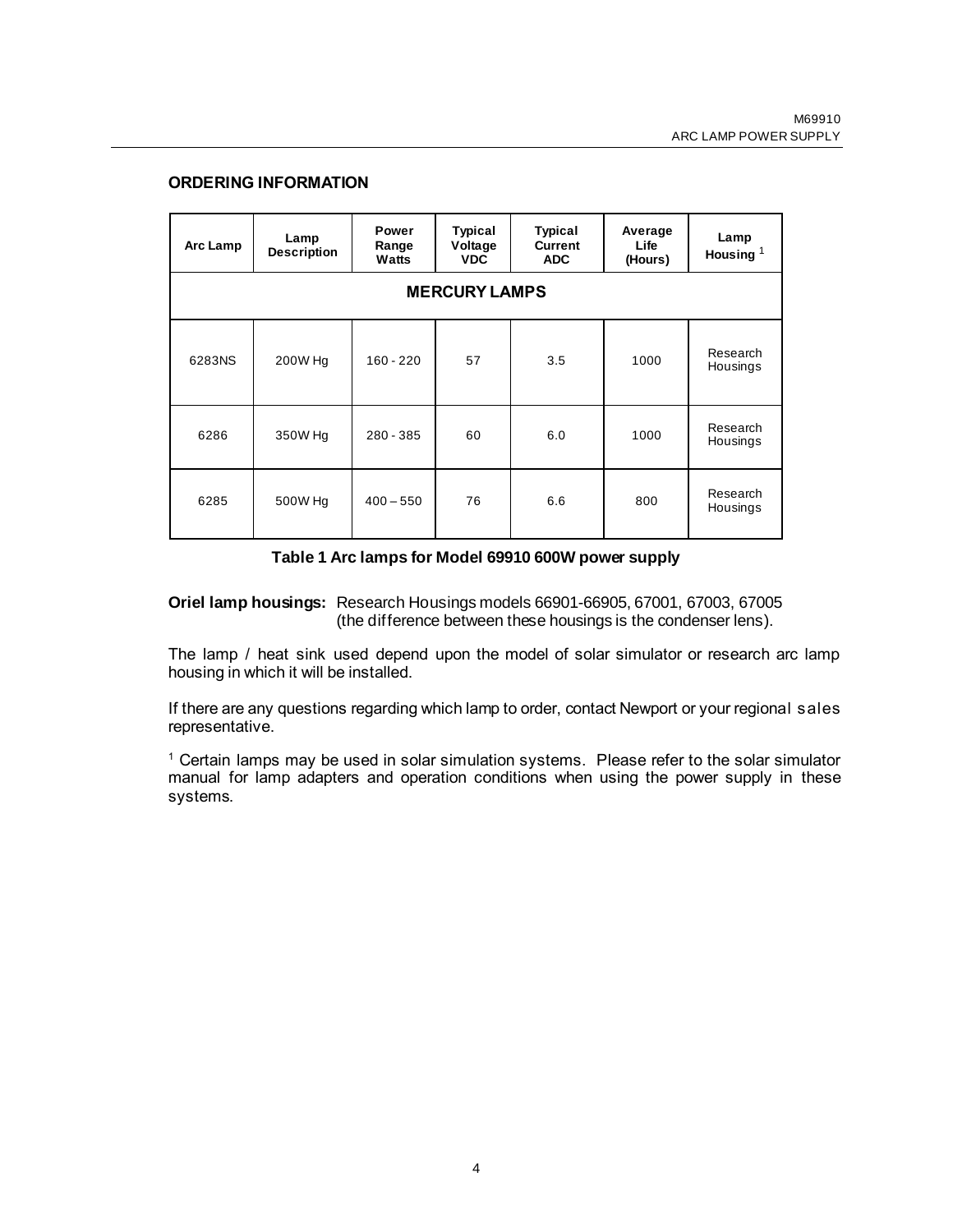## <span id="page-4-0"></span>**69910 REPLACEMENT ITEMS**

| Model | <b>Item Description</b>                          |
|-------|--------------------------------------------------|
| 70010 | Line Cord (North America, Japan)<br>10A, 125 VAC |
| 70051 | Hg Lamp interconnect cable                       |

## **Table 2 Spare Components**

Contact Newport or your regional sales representative for other line cord options.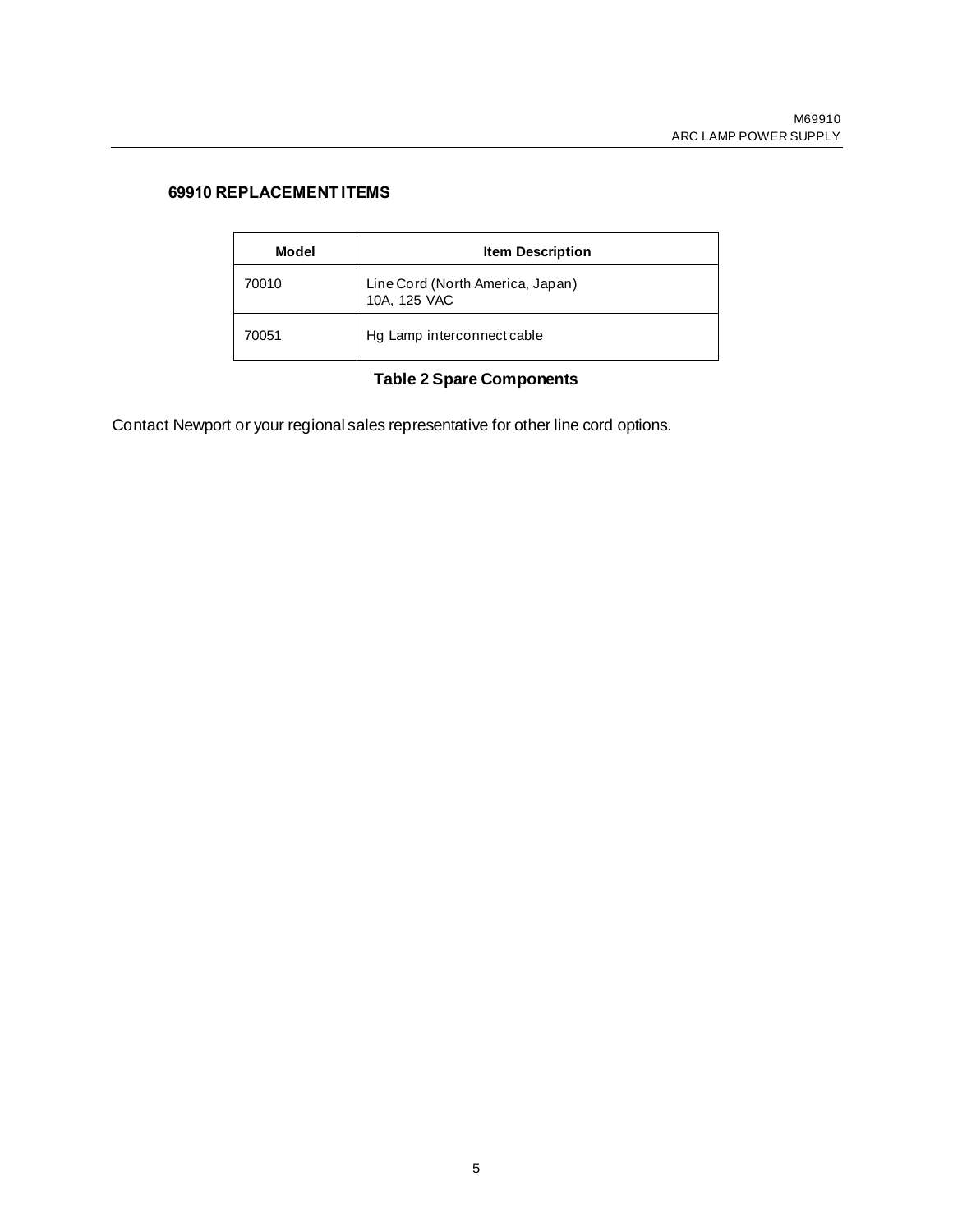#### **II. SAFETY NOTES**

#### <span id="page-5-1"></span><span id="page-5-0"></span>**UV HAZARDS**

- *Our ARC Lamps produce considerable ultraviolet and infrared radiation. Avoid excessive exposure of the eyes or skin to radiation from these lamps. Protective eyewear, gloves, and UV Warning Signs are available from Newport.*
	- 49126 UV Safety Goggles
	- 49121 Protective Gloves, Size 10 (3 pair)
	- 49123 Protective Gloves, Size 8 (3 pair)

#### <span id="page-5-2"></span>**ELECTRICAL HAZARDS**

- *Make all connections to or from the power supply with the power off. There may be up to 200 volts present at the output terminals; this could be dangerous if care is not exercised when the power supply is on.*
- *Do not use the power supply without its cover in place. Lethal voltages are present inside.*

#### <span id="page-5-3"></span>**FIRE HAZARDS**

- *Arc lamps are extremely hot during operation, and for several minutes after being shut off. Keep flammable objects away from the lamp and lamp housing.*
- *Newport Research (Fan-Cooled) Housings are equipped with a condenser lens. The refocused output of this lens can cause ignition of flammable targets (ex: wooden walls, certain chemicals).*
- *Use the line cord that shipped with the power supply or equivalent substitute. Line cord is 14 AWG due to high currents at low AC voltages.*

#### <span id="page-5-4"></span>**KEEPING THE LAMP IN GOOD CONDITION**

- *Never touch the lamp envelope or element with uncovered fingers, even during installation, or its lifetime and performance can be negatively affected.*
- *Do not run the lamp more than 10% above its current or power rating. Source lifetime will decrease dramatically at higher operating point.*
- *Do not run the lamp less than 80% below its current or power rating. Spectral output will be adversely affected.*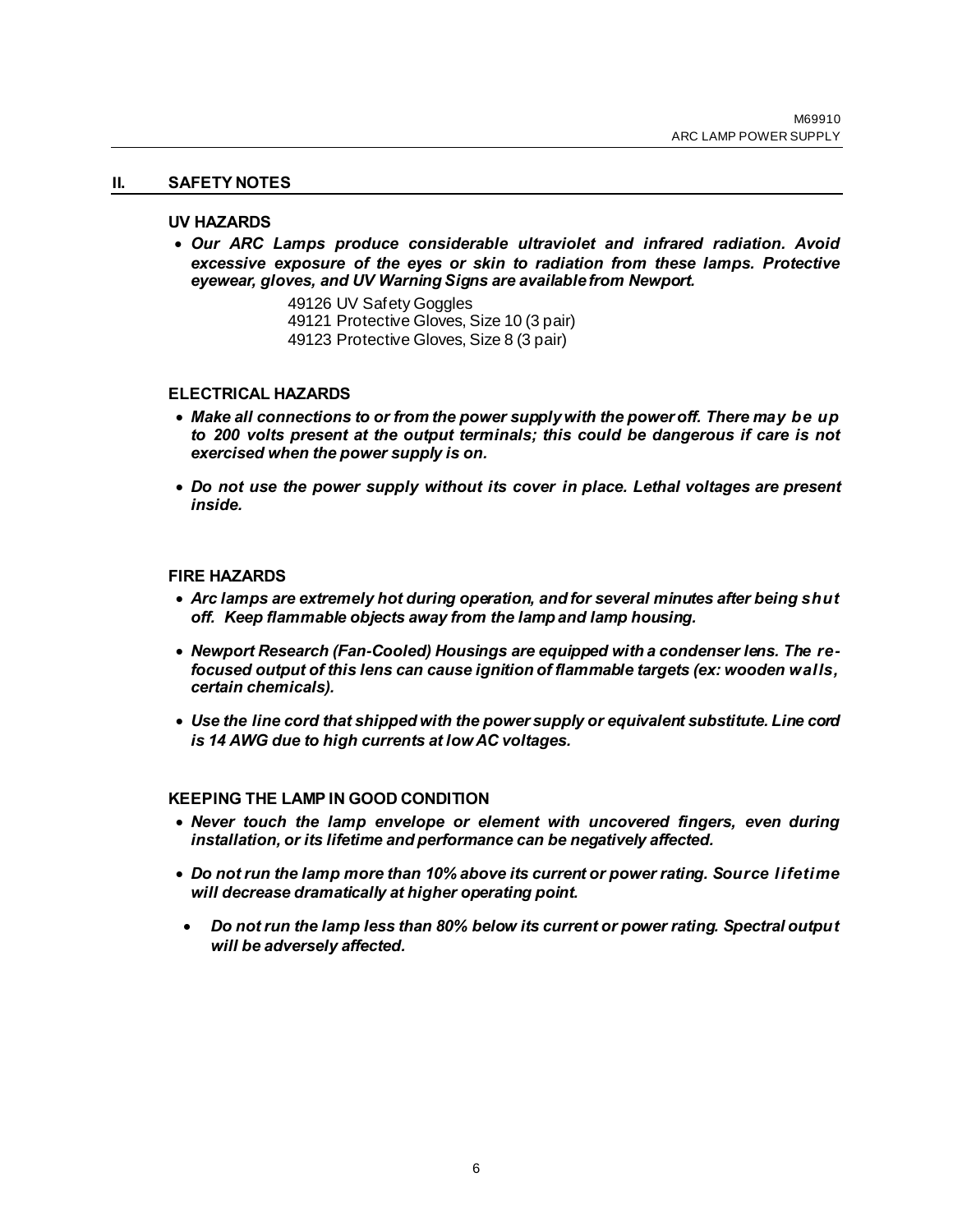#### **III. USING THE POWER SUPPLY**

#### <span id="page-6-1"></span><span id="page-6-0"></span>**REAR PANEL CONNECTIONS**





## **AC MAINS CONNECTION**

NOTE: The Recommended Line Voltage for the 69910 is 95-264 VAC, 50/60 Hz.

Verify that the front panel power switch is in the off position, and then connect the provided AC cable between the IEC style socket (A in Figure ) on the rear panel and the wall outlet.

Caution: Use the line cord shipped with the power supply or equivalent substitute. Line cord is 14 AWG due to high currents at low AC voltages.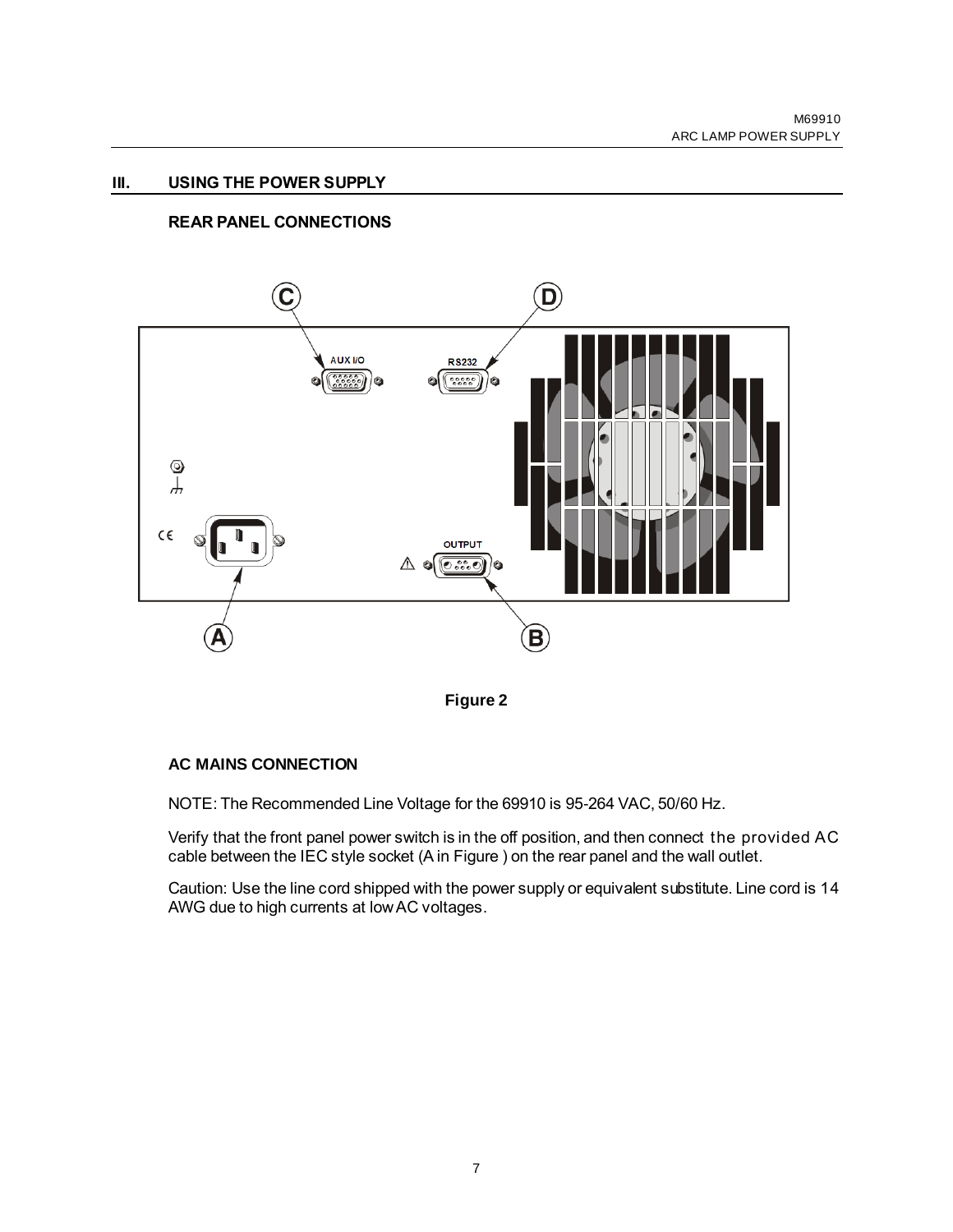## **LAMP CONNECTIONS**

With the power supply off, connect the cables from the Newport lamp housing/ignitor to the OUTPUT connector, (B in Figure ), which provide the necessary signals to interface to a Newport lamp housing and ignitor.

gives signal information at the rear terminals of the power supply. Please note that the 70051 cable has A1 and A2 pins reversed in the cable assembly.

| <b>PIN</b> | <b>SIGNAL</b>        |                                                                     |
|------------|----------------------|---------------------------------------------------------------------|
| A1         | $LAMP (-)$           | Connection to lamp negative terminal                                |
| A2         | $LAND (+)$           | Connection to lamp positive terminal                                |
|            | GND                  | Ground for interlock (fan/elapsed time indicator if in housing)     |
| 2          | INTERLOCK (+)        | Connected to +12V to satisfy interlock                              |
| 3          | $+12V$               | Dc voltage for interlock (fan/elapsed time indicator if in housing) |
| 4          | <b>IGNITOR DRIVE</b> | Momentary ground connection to fire Newport ignitor                 |
| 5          | INTERLOCK (-)        | Connected to GND to satisfy interlock                               |

#### **Table 3 Pin out signals**

#### **MATING CONNECTOR:**

Body: ITT# DAM-7W2P-K87 (includes pins 1-5) Pins: ITT# DM 53745-1 (requires 2 per connector, A1 and A2)<br>Backshell: standard 15-pin D-SUB standard 15-pin D-SUB

## **INTERLOCK**

The 69910 has a safety interlock feature which must be satisfied before the power supply output will activate and which, if broken during operation, will disable the power supply.

When connected to a Newport Lamp housing, cables must be attached, the housing must be closed properly and any over temperature sensor satisfied for the power supply to drive the lamp.

The cable used for the other applications includes 2 pairs of interlock wires in each cable, which are shorted together to represent a satisfied interlock condition. If an interlock is desired with these configurations, separate the brown and blue interlock wires at the lamp/element end of the cable and tie them into the interlock system. A contact closure is required to satisfy the interlock.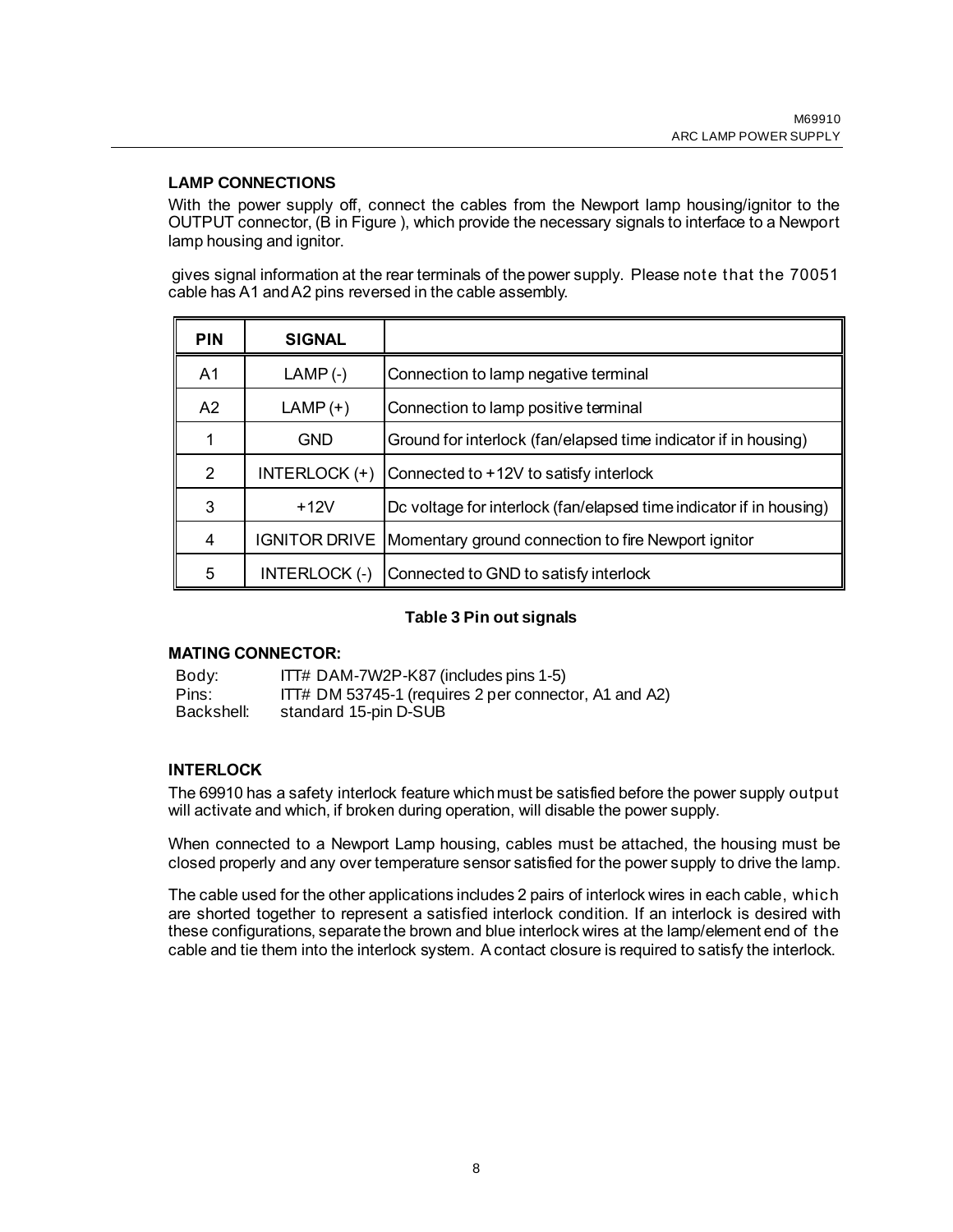#### **REMOTE CONNECTOR**

Access to the internal metering and control signals is provided through this connector (C, Figure ). It is a High Density 15 pin D-SUB connector with the following pin assignments:

- Pin 1 External control input. A 2.5–5 volt DC signal will decrease the output approximately 20% maximum. 5 Vdc represents maximum turn down.
- Pin 2 Not used.
- Pin 3 Input control common.
- Pin 4 Not used.
- Pin 5 Remote start common
- Pin 6 Not used.
- Pin 7 Remote start/stop. Momentary contact with remote start common will start lamp if lamp is off. When lamp is on, this action will stop the lamp.
- Pin 8 Not used.
- Pin 9 Remote meter output: Power 0-2.0V indicates 0-600W.
- Pin 10 Remote meter output. Current 0-2.0V indicates 0-12A.
- Pin 11 Remote meter output: Voltage 0-2.5 indicates 0-100V.
- Pin 12 Not used.
- Pin 13 Not used.
- Pin 14 Not used.
- Pin 15 Not used.



**Figure 3 Remote Connector 15- Pin D-SUB Assignment**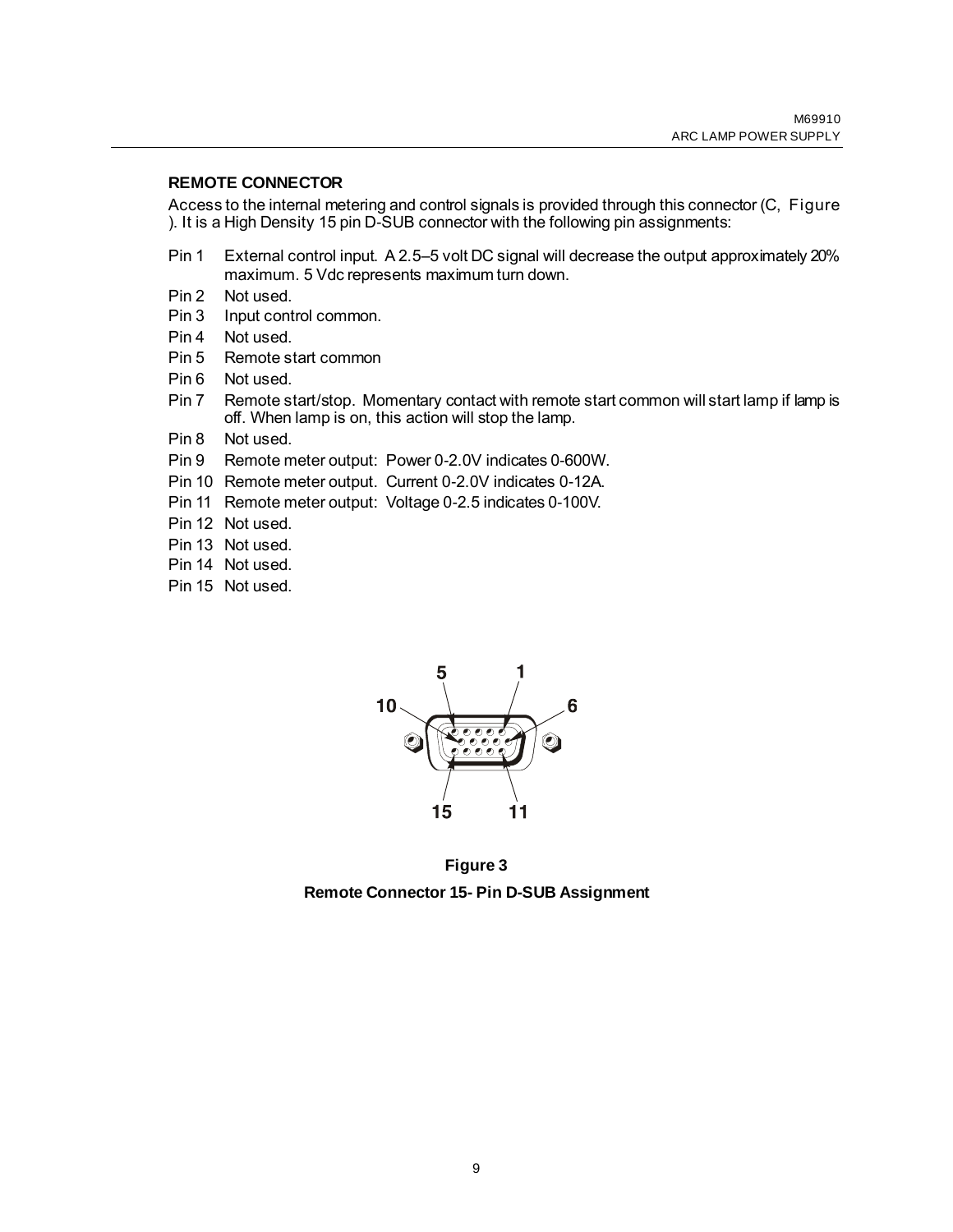#### **RS-232 CONNECTOR**

Access to all of the power supply operating functions can be controlled via a RS-232 communications link to a PC. (D**,** Figure ). It is a 9-pin D-SUB connector with the following pin assignments:

- Pin 1 Not used.
- Pin 2 TX.
- Pin 3 RX.
- Pin 4 Not used.
- Pin 5 GND.
- Pin 6 Not used.
- Pin 7 Not used.
- Pin 8 Not used.
- Pin 9 Not used.



**Figure 4**

**RS-232 Connector 9- Pin D-SUB Assignment**

The cable for the RS-232 connection can be ordered from Newport as follows:

| Computer    | <b>Power Supply</b> | <b>Newport Part Number</b> |
|-------------|---------------------|----------------------------|
| Female DB9  | Male DB9            | 70040                      |
| Female DB25 | Male DB9            | 10-60-015                  |

Please contact your Newport sales representative to order the cable.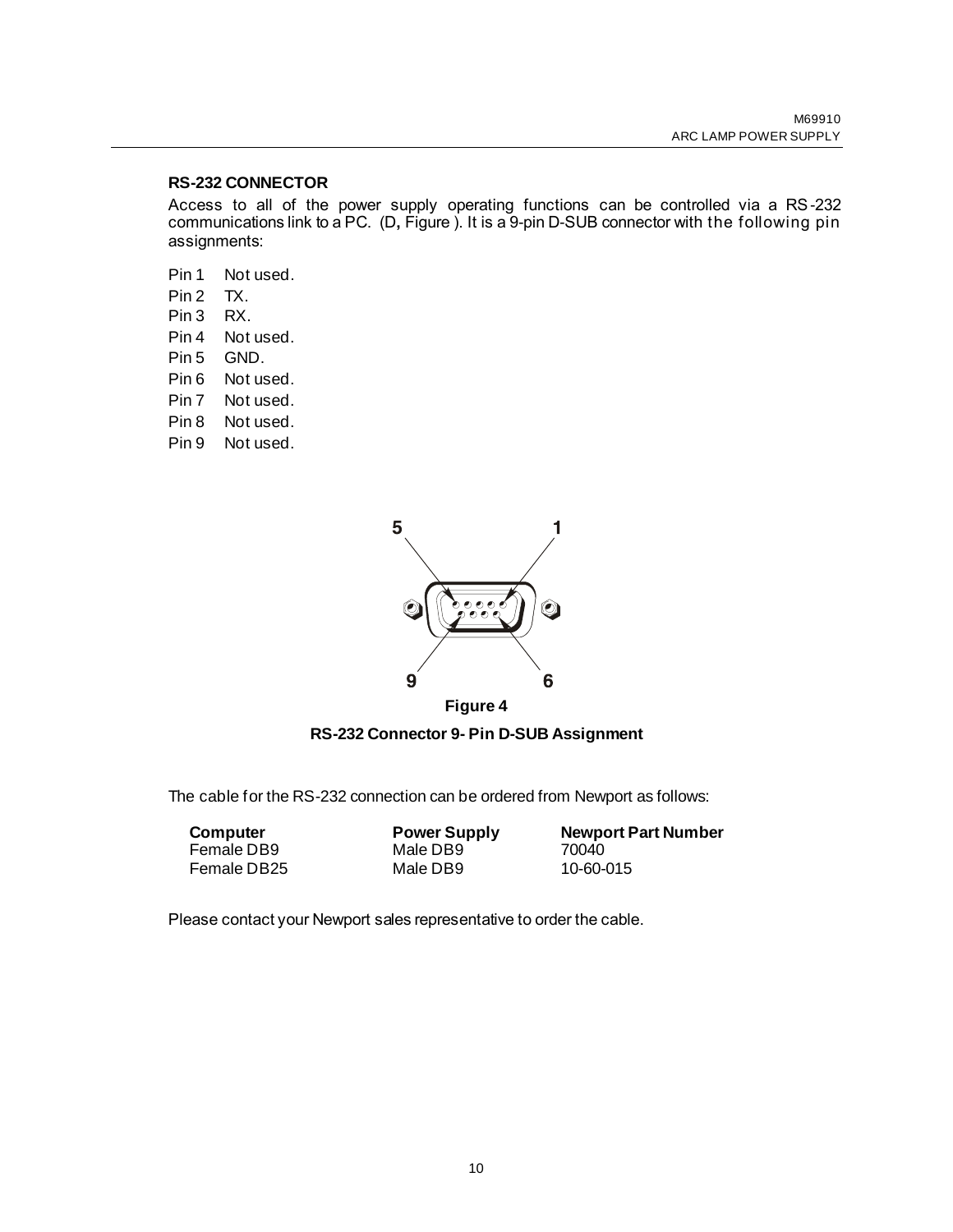## <span id="page-10-0"></span>**FRONT PANEL CONTROLS AND DISPLAYS**



**Figure 5 Front Panel Display**

#### <span id="page-10-1"></span>**POWER**

This is the AC mains power switch and circuit breaker. In the "ON" position AC power will be switched into the main circuitry of the power supply, (A in Figure 5). There is no output until the "LAMP ON" button is pressed with the interlock satisfied. The circuit breaker will turn off the power supply in the event of an electrical overload.

#### **DISPLAY SECTION**

The display section, (B in Figure 5), consists of a multi-function LED display and several LED indicators. It is divided into three areas - meter (center), status indicators (left), and setup indicators (right).

The METER AREA contains the display and units indicators. It normally displays one of four parameters; current (AMPS), voltage (VOLTS), power (WATTS), and Lamp operating time (LAMP HOURS). It is also used when setting current/power preset, current/power limit, user memory load/save, and to display a fault occurrence.

The STATUS AREA contains seven indicators:

- LAMP ON Flashes while ramping up to and down from the preset current or power level, and illuminates continuously when the output is at the preset value.
- LIMIT Illuminates when the output current/power reaches the set limit. Flashes when the output current/power reaches the hardware limit.
- POWER MODE Illuminates when the power supply is set to regulate output power.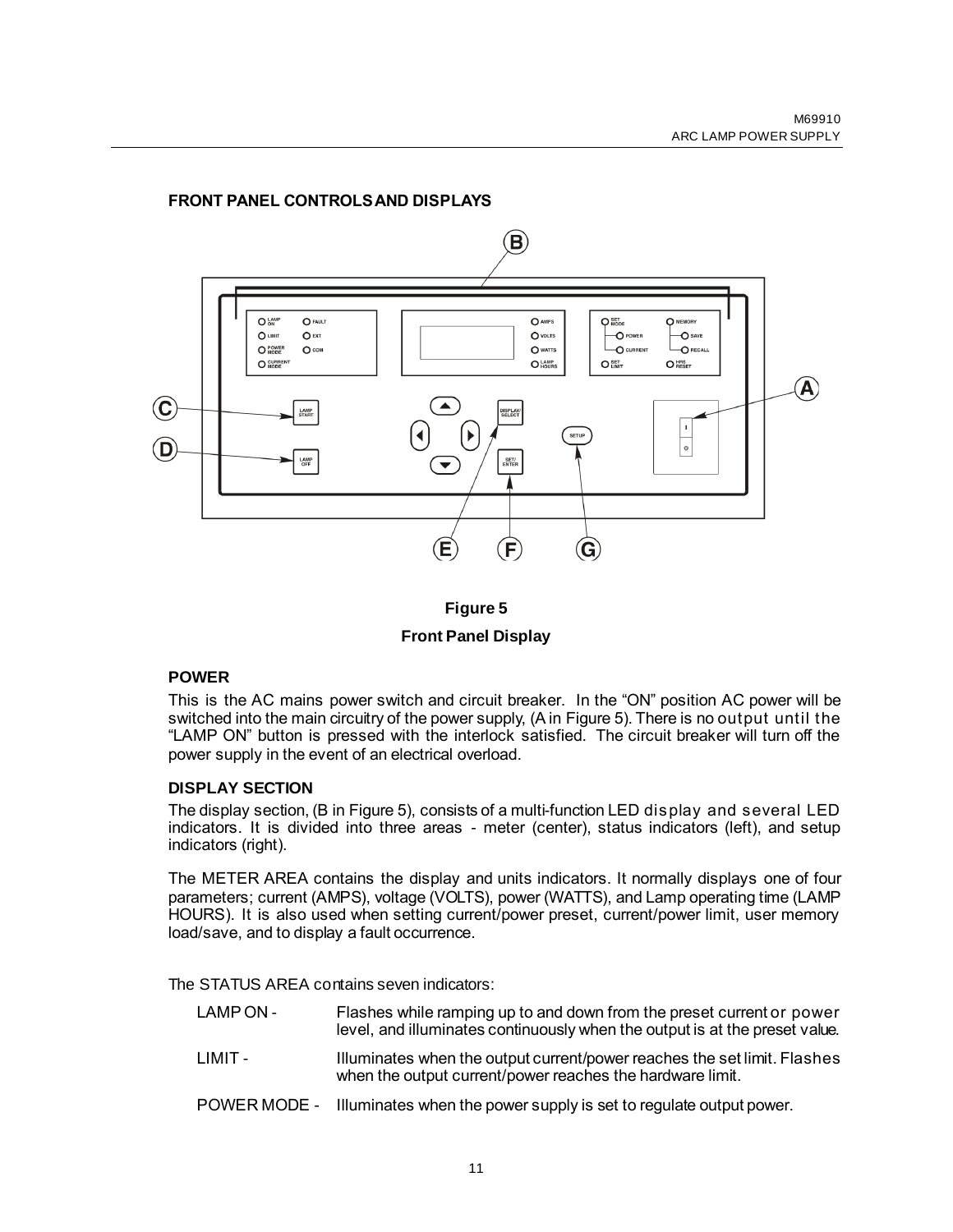CURRENT MODE- Illuminates when the power supply is set to regulate output current.

- FAULT Illuminates when the safety interlock loop is open, power supply failure or lamp housing failure.
- EXT Illuminates when the remote input is active, typically when the Newport Digital Exposure System is connected.
- COMM Illuminates when the power supply front panel is locked out via RS232 command. Control is through RS232 only.

The SETUP AREA is only active in setup mode. Each of the four indicators flash while advancing through the parameters. See section III.3 for a detailed description of setup mode.

## **LAMP START**

This button, (C in [Figure 5\),](#page-10-1) starts the lamp at the preset power or current level, provided there are no fault conditions.

#### **LAMP OFF**

If the lamp is on, pressing this button (D in [Figure 5\) re](#page-10-1)moves power to the lamp. The housing will still be powered allowing cooling fans to continue running until the lamp has reached a safe handling temperature.

#### **DISPLAY/SELECT**

Each time this button is pressed and released (E in [Figure 5\), t](#page-10-1)he digital meter and associated units indicator switch between one of four functions - current (AMPS), voltage (VOLTS), power (WATTS), and lamp operating time (LAMP HOURS).

#### **SET/ENTER**

Depressing the "SET/ENTER" button, (F in [Figure 5\),](#page-10-1) at any time displays the preset power or current level. Holding the "SET/ENTER" button for 3 seconds allows the preset value to be changed to any value within valid limits (upper limit set in setup mode). The display will show the present value with one digit blinking. Pressing the up or down arrow will allow changes to this digit. Pressing the left or right arrow button will flash the digit to the right or left of presently blinking digit and allow changing that digit by using the up or down arrows. Pressing "SET/ENTER" will lock this value in as the new preset. NOTE: If the LAMP ON indicator is on, any change to preset is immediate to the output during adjustment without pressing "SET/ENTER". (This allows fine-tuning of output light intensity.) The factory default preset for current is 3A, and the factory default preset for power is 160W.

#### **FACTORY RESTORE**

The power supply can have all parameters restored to factory setting by applying AC power while holding down the "LAMP OFF" button. This will set the Power limit to 600 Watts, Current limit to 12 Amps, mode to power, and preset to 160 Watts.

#### <span id="page-11-0"></span>**SETUP MODE**

Depressing the SETUP button (G in Figure 5), when LAMP ON indicator is off enters setup mode**. If LAMP ON indicator is illuminated the SETUP button is inactive.** Once in setup mode, there are four main items that may be set up – SET MODE, SET LIMIT, MEMORY, and HRS RESET. Pressing SETUP at any time will exit the setup mode. Newport recommends scrolling through the setup parameters a second time before exiting setup to verify all parameters. **CAUTION: Be sure to press "SET/ENTER" after each adjustment or the selection will not be entered and system will revert to previous setting.**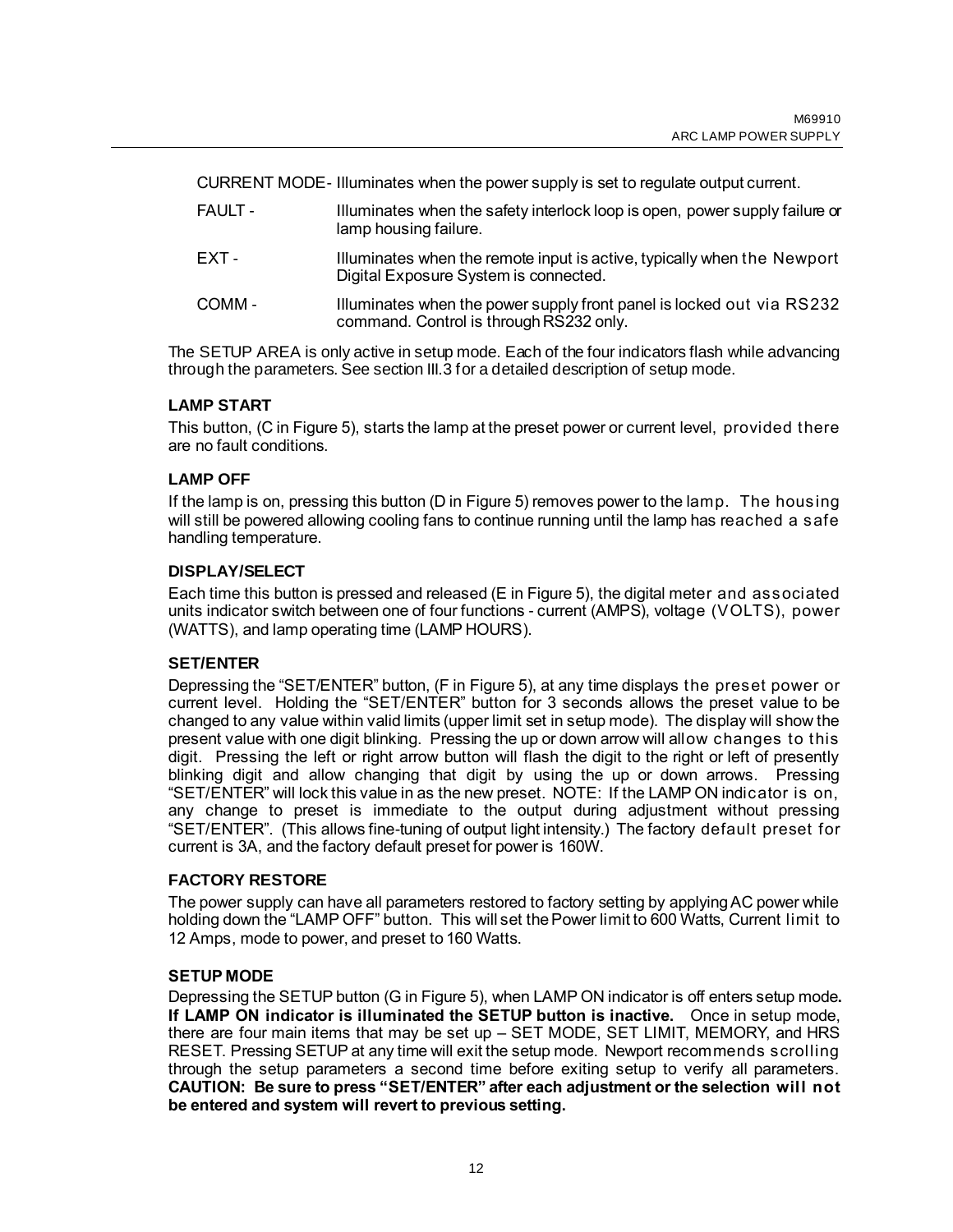#### **SET MODE**

The "SET MODE" indicator should flash. This allows the operator to change from the default power regulation mode to current regulation mode. If the mode is correct and no changes are desired, pressing "DISPLAY/SELECT" will move on to "SET LIMIT". To change the mode, pre ss the up or down arrow. This will alternately illuminate the "CURRENT " and "POWER " indicators. Press "SET/ENTER" to enter the selection and move on to the next item.

## **SET LIMIT**

The "SET LIMIT" indicator should flash. This allows the operator to change the power limit or current limit within the range of 160 - 600 WATTS and 3.0 - 12.0 AMPS depending on the mode of operation. The display shows the limit in AMPS if in current mode, and WATTS if in power mode with the least significant digit blinking. If the limit is correct and no changes are desired, pressing "DISPLAY/SELECT" will move on to "MEMORY-SAVE". To change the limit, press the up or down arrow. Pressing the left or right arrow button will flash the digit to the right or left of presently blinking digit and allow changing that digit by using the up or down arrows. Pressing "SET/ENTER" will lock this value in as the new limit and advance the setup to memory.

## **MEMORY**

The "MEMORY" indicator should flash. The "SAVE" LED will be illuminated allowing the operator to save up to five (5) front panel setups. If the operator does not wish to save any parameters, pressing "DISPLAY/SELECT" will move on to "MEMORY –RECALL". The display shows "1", which means "save to memory location "1". Pressing the up or down arrows will increment the number through the 5 possible locations. Pressing "SET/ENTER" will save the active parameters to this location for future use by recalling the parameters from memory and advance the setup to memory recall. **(NOTE: Be sure to record what is saved to each location as that is the only way to know what it contains without recalling each location and checking the parameters.)**

The "MEMORY" indicator should flash. The "RECALL" LED will be illuminated allowing the operator to recall up to five (5) front panel setups that have been previously saved. If the operator does not wish to recall any parameters, pressing "DISPLAY/SELECT" will move on to "HRS RESET". The display shows "1", which means "recall from memory location "1"". Pressing the up or down arrows will increment the number through the 5 possible locations. Pressing "SET/ENTER" will recall the saved parameters from this location to the active parameters and advance the setup to "HRS RESET.

#### **HRS RESET**

The "HRS RESET" indicator should flash. The display will indicate accumulated lamp hours since the last reset. If the operator does not wish to reset the lamp hours, pressing "DISPLAY/SELECT" will move on to "SET MODE". Pressing and holding "SET/ENTER" until the display goes blank will reset lamp hours and advance setup to "SET MODE".

#### <span id="page-12-0"></span>**LAMP OPERATING TIME FUNCTION**

The 69910 keeps track of operating time whenever the lamp is running. The digital display shows operating time from 0 - 9999 hours. This function may help you determine when to replace the lamp, and monitor the performance over time. Refer to [Table 1](#page-3-1) for average lifetimes of compatible arc lamps.

To reset the operating time to 0 hours, shut off the lamp (if it is presently running) and enter setup mode. Follow the procedure given in section III.3.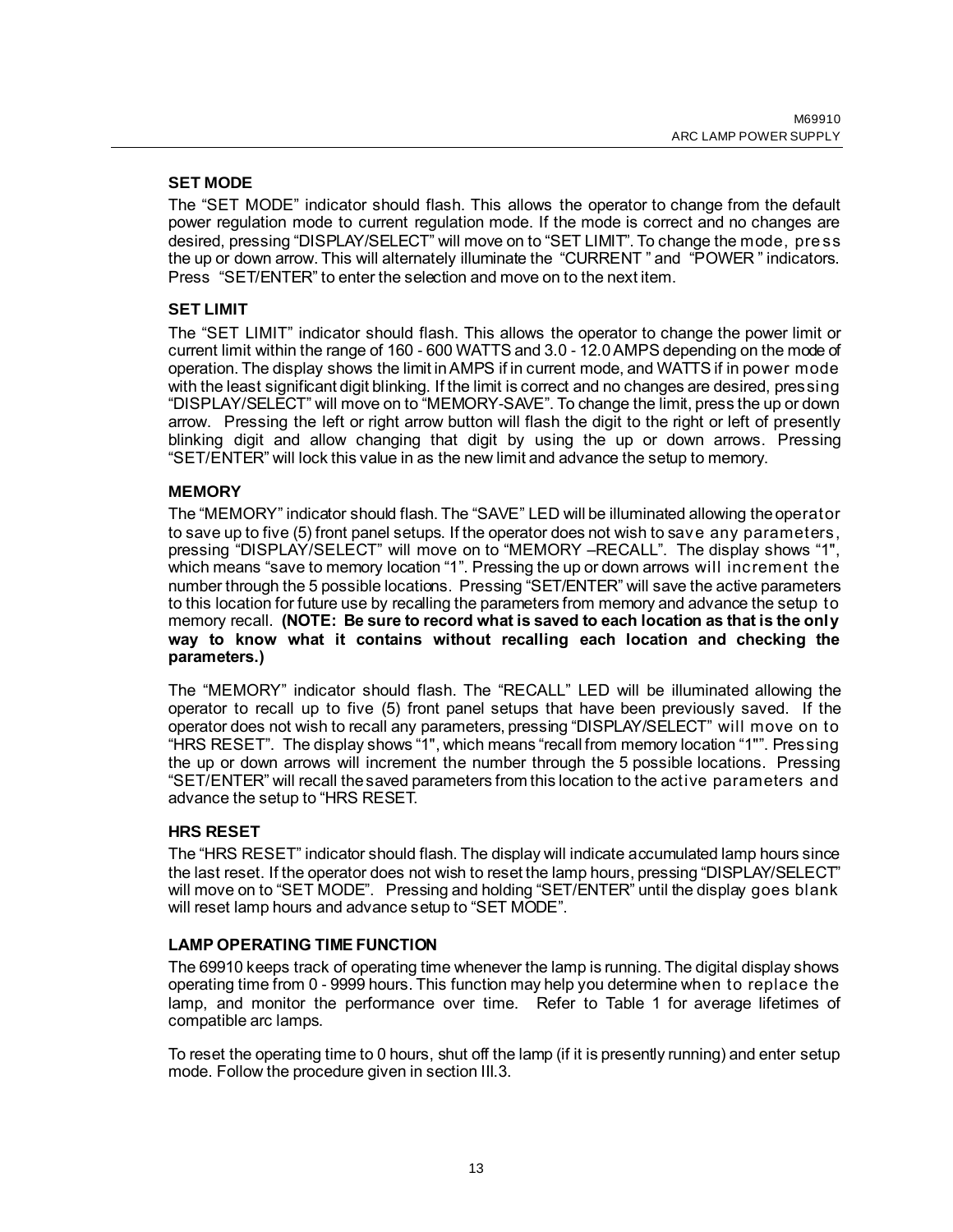#### <span id="page-13-0"></span>**OPERATING THE LAMP**

Please refer to [Figure 5.](#page-10-1)

## **CURRENT MODE:**

If a Newport light source is not being used, follow the manufacturer's specifications. If the lamp operating power and voltage are known, but the operating current is not, then determine the current setting by using Ohm's Law: amperes = power  $\div$  volts.

Turn on the power supply. The "CURRENT MODE" LED should illuminate. If not, switch to "CURRENT MODE" (see section III.3). Set the display to read current (AMPS). Press and hold the "SET/ENTER" button until the display reads the preset current with the least significant digit blinking. Using the up down arrows, the operator can change the blinking digit; use the left/right arrows to select another digit. Once the display is set for the desired current, press the "SET ENTER" button**.** The display will now show 0 AMPS. The operator can push the "SET/ENTER" button at any time to view the preset current. **(NOTE: If the operator cannot set the desired preset current, press "SET/ENTER" to enter setup mode per section III.3 and adjust the current limit to a value 10% higher than the desired operating point.)**

Press the "LAMP START" button. The ignitor will fire for approximately 5 seconds or until the lamp starts at the preset level. Once the preset level is reached, the "LAMP ON" indicator will illuminate. The operator can use "DISPLAY SELECT" to display current, voltage, watts or lamp operating time. To shut off the lamp, press the "LAMP OFF" button. Once the output reaches 0, the "LAMP ON" indicator will extinguish. Should the lamp fail to ignite refer to the troubleshooting section III.6.

**NOTE: If the Digital Exposure System is being used, the 68945 controller must be turned off until the lamp has been stabilized by the power supply. Once control is shifted to the Digital Exposure System, all front panel control of the power supply becomes inactive.**

#### **POWER MODE:**

Turn on the power supply. The 'POWER MODE' LED should illuminate. If not, switch to POWER MODE (see section III.3). Set the display to read power (WATTS). Press and hold the "SET/ENTER" button until the display reads the preset watts with the least significant digit blinking. Using the up/down arrows, the operator can change the blinking digit; use the left/right arrows to select another digit. Once the display is set for the desired wattage, press the "SET ENTER" button.The display will now show 0 WATTS. The operator can push the "SET/ENTER" button at any time to view the preset watts. **(NOTE: If the operator cannot set the desired preset watts, press "SET/ENTER" to enter setup mode per section III.3 and adjust the power limit to a value 10% higher than the desired operating point.**

Press the "LAMP START" button. The ignitor will fire for approximately 5 seconds or until the lamp starts at the preset level. Once the preset level is reached, the "LAMP ON" indicator will illuminate. The operator can use "DISPLAY SELECT" to display current, voltage, watts or lamp operating time. To shut off the lamp, press the "LAMP OFF" button. Once the output reaches 0, the "LAMP ON" indicator will extinguish. Should the lamp fail to ignite refer to the troubleshooting section III.6.

**NOTE: If the Digital Exposure System is being used, the 68945 controller must be off until the lamp has been stabilized by the power supply. Once control is shifted to the Digital Exposure System, all front panel control of the power supply becomes inactive.**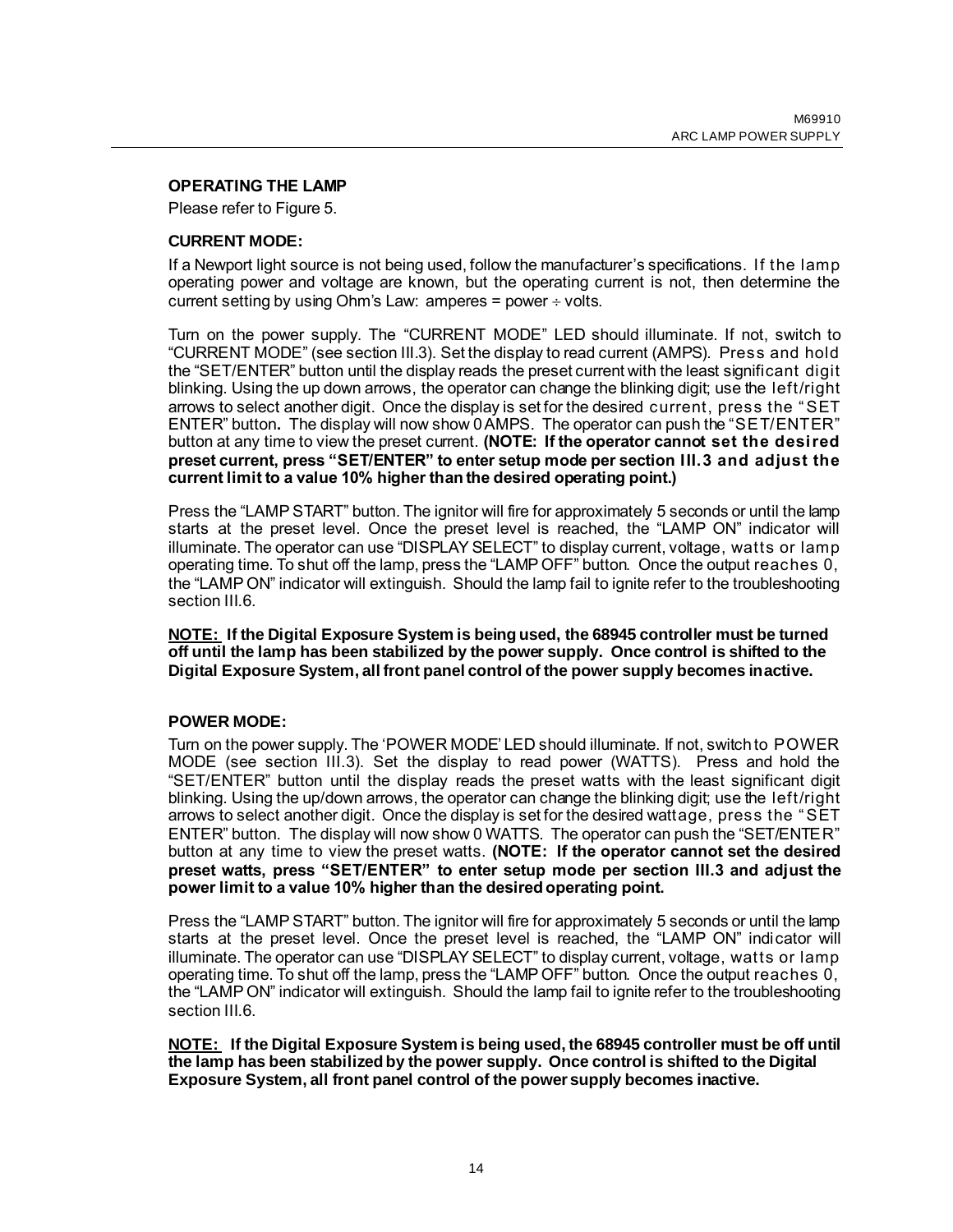#### <span id="page-14-0"></span>**TROUBLESHOOTING**

This chart provides the basic troubleshooting information for the Newport Power Supply Model 69910 when used with a Newport arc lamp housing. Contact a Newport sales engineer or your local representative if more information is required.

| <b>Symptom</b>                                                                     | <b>Action</b>                                                                                                                                                                                                                                                                                                                                                                                                                                                                                                                                                                                                                                                                                                                                                                                                                                                                          |
|------------------------------------------------------------------------------------|----------------------------------------------------------------------------------------------------------------------------------------------------------------------------------------------------------------------------------------------------------------------------------------------------------------------------------------------------------------------------------------------------------------------------------------------------------------------------------------------------------------------------------------------------------------------------------------------------------------------------------------------------------------------------------------------------------------------------------------------------------------------------------------------------------------------------------------------------------------------------------------|
| Power supply does not turn on, e.g.<br>Fan not turning<br>Display does not turn on | <b>Check</b><br>Mains cord connection<br>Front panel circuit breaker on<br>AC power at wall outlet                                                                                                                                                                                                                                                                                                                                                                                                                                                                                                                                                                                                                                                                                                                                                                                     |
| <b>Fault light</b><br>Display shows "iloc"                                         | Turn off AC power and check<br>Cables connected to lamp housing<br>Door to lamp housing is closed<br>If lamp was running before fault, was fan in<br>housing operational? This indicates over<br>temperature in the lamp housing. Ensure<br>no blockage of cooling air on housing.                                                                                                                                                                                                                                                                                                                                                                                                                                                                                                                                                                                                     |
| <b>Fault light</b><br>Display shows "P S"                                          | This message is displayed usually when ignition fails.<br>It is a result of no open circuit voltage, or open circuit<br>voltage too low. Cycle power. If fault repeats contact<br>Newport for RMA information.                                                                                                                                                                                                                                                                                                                                                                                                                                                                                                                                                                                                                                                                         |
| Fault light<br>Display shows "LP"                                                  | This message is displayed usually when ignition fails.<br>It is a result of no current flow from supply after 5<br>seconds of trying to ignite the lamp.<br>Ticking sound heard from top of lamp housing<br>during ignition cycle approximately once per<br>second<br>Check lamp connection and polarity. A lamp<br>$\bullet$<br>installed upside down or with reversed polarity<br>should be removed and replaced immediately.<br>Cycle power and try ignition again.<br>$\bullet$<br>Check power and current limits are set<br>appropriately to ignite the lamp. It may be that<br>the limits are too low and need to be raised.<br>Verify with lamp operating specifications.<br>Check hours on lamp. It may be at end of life<br>$\bullet$<br>and typically will be difficult to start.<br>Try a new lamp<br>$\bullet$<br>If fault repeats contact Newport for RMA<br>information. |

<span id="page-14-1"></span>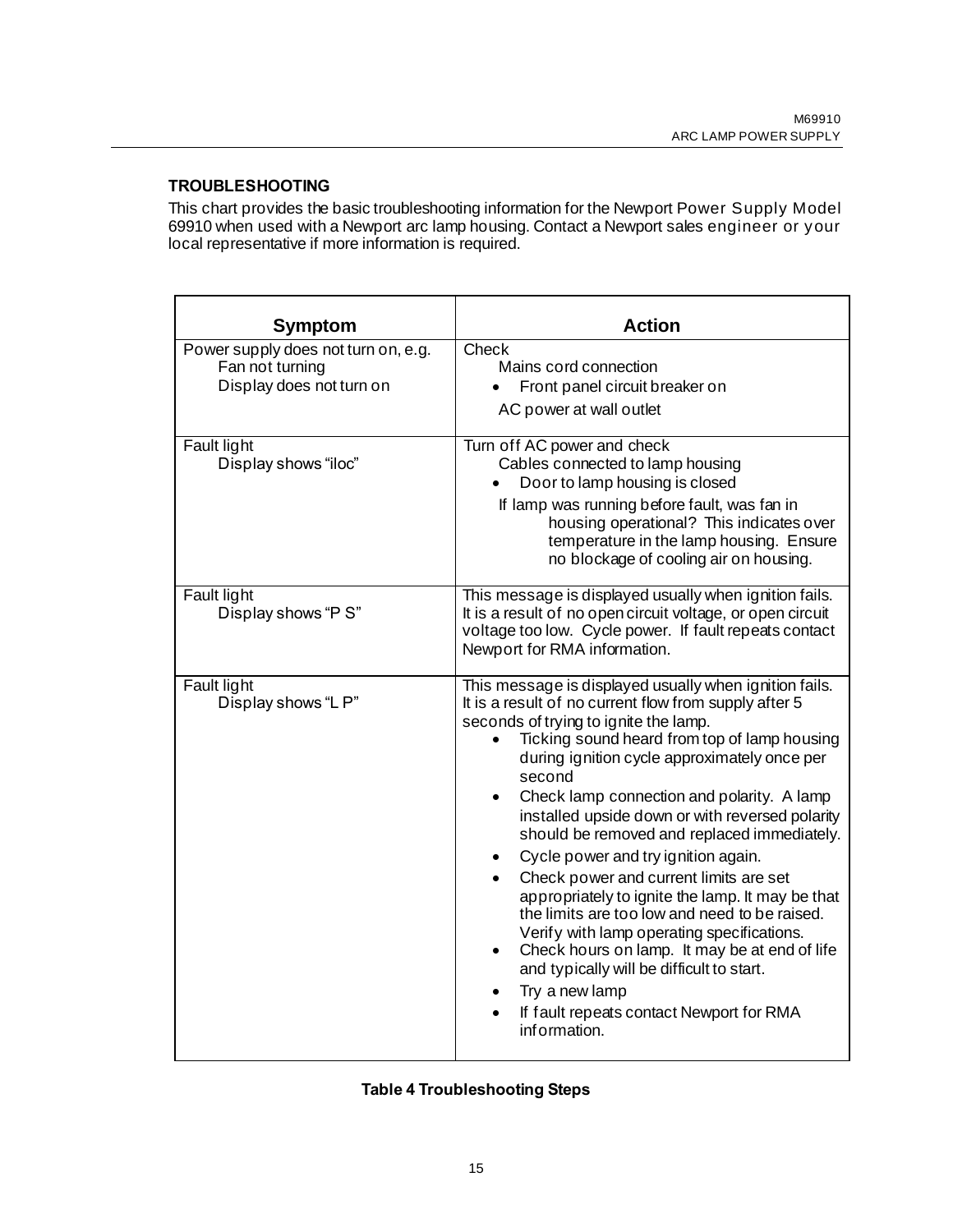## **III.7 RS-232 COMMUNICATIONS**

The following table lists the commands used for remote communications with the power supply. Please see section III.1 for cable information. The baud rate is 9600 with 8 data bits, 1 stop bit and no parity.

| Sent command       | <b>PS Response</b>                                                                                                                                                                                                             | <b>Notes</b>                                                                                            |  |
|--------------------|--------------------------------------------------------------------------------------------------------------------------------------------------------------------------------------------------------------------------------|---------------------------------------------------------------------------------------------------------|--|
| $STB? \Box$        | STBXX. (HEX)<br>Bit 7 - Lamp On<br>$Bit 6 - Ext$<br>Bit 5 - Power/Current Mode<br>Bit 4 - Cal Mode<br>Bit 3 - Fault<br>Bit 2 - Comm<br>Bit 1 - Limit<br>Bit 0 - Interlock                                                      | Send status of LEDs lit on front panel<br>$(1=LED ON)$<br>Bit 5: $1 = power mode$<br>$0 =$ current mode |  |
| $ESR? \Box$        | ESRXX. (HEX)<br>Bit 7 - Power On<br>Bit 6 - User Request<br>Bit 5 - Command Error<br>Bit 4 - Execution Error<br>Bit 3 - Device Dependant Error<br>Bit 2 - Query Error<br>Bit 1 - Request Control<br>Bit 0 - Operation Complete | Send error register                                                                                     |  |
| AMPS?J             | $XX.X \cup$                                                                                                                                                                                                                    | Send amps as displayed on front panel                                                                   |  |
| VOLTS?J            | $XX.X \cup$                                                                                                                                                                                                                    | Send volts as displayed on front panel                                                                  |  |
| WATTS?             | <b>LXXXX</b>                                                                                                                                                                                                                   | Send watts as displayed on front panel                                                                  |  |
| LAMP HRS?          | <b>XXXX</b>                                                                                                                                                                                                                    | Send lamp hrs as displayed on front panel                                                               |  |
| A-PRESET?          | XX.X                                                                                                                                                                                                                           | Send preset value                                                                                       |  |
| P-PRESET?          | <b>XXXX.J</b>                                                                                                                                                                                                                  | Send preset value                                                                                       |  |
| $A-LIM? \Box$      | XX.X                                                                                                                                                                                                                           | Send current limit                                                                                      |  |
| $P-LIM? \cup$      | <b>XXXX.J</b>                                                                                                                                                                                                                  | Send power limit                                                                                        |  |
| IDN?               | <b>XXXXX.J</b>                                                                                                                                                                                                                 | Send power supply model number                                                                          |  |
| START <sub>J</sub> | ESRXX.J (See ESR command<br>for Hex value definition)                                                                                                                                                                          | Start lamp, update front panel                                                                          |  |
| STOP <sub>J</sub>  | ESRXX. (See ESR command<br>for Hex value definition)                                                                                                                                                                           | Stop lamp, update front panel,                                                                          |  |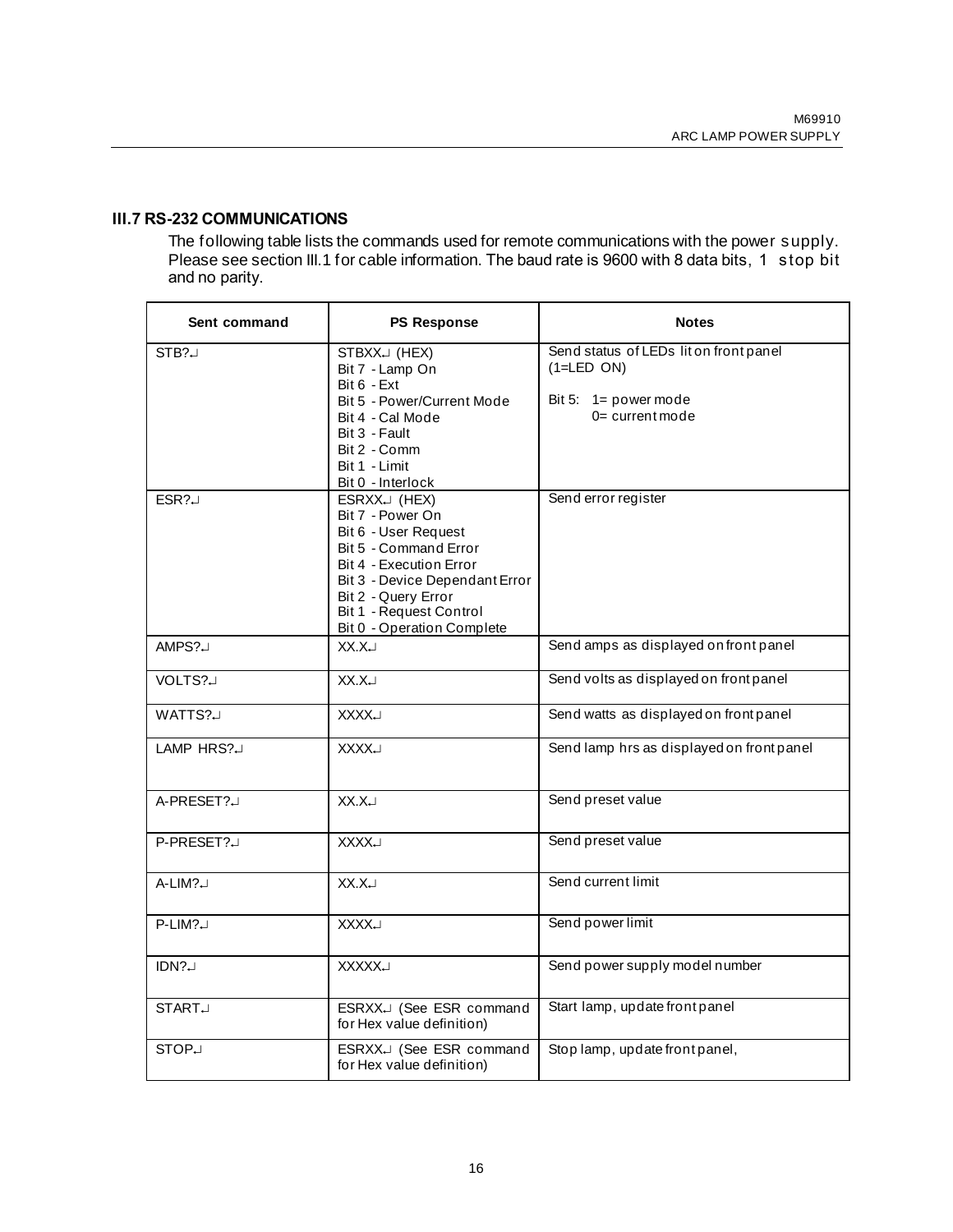| RST <sub>1</sub>                                         | ESRXX. (See ESR command<br>for Hex value definition)             | Reset Power Supply to Factory Defaults                                                                                                                            |  |
|----------------------------------------------------------|------------------------------------------------------------------|-------------------------------------------------------------------------------------------------------------------------------------------------------------------|--|
| <b>RSTHRS</b>                                            | ESRXX. (See ESR command<br>for Hex value definition)             | Reset lamp hours to 0                                                                                                                                             |  |
| $MODE = X \cup$<br>$X=1$ for Current<br>X=0 for Power    | ESRXX. (See ESR command<br>for Hex value definition)             | Set desired mode if lamp is off, use last<br>settings of that mode, Else return ESR error bit                                                                     |  |
| COMM=XJ<br>X=1 for panel lockout<br>X=0 for panel unlock | ESRXX <sup>1</sup> (See ESR command<br>for Hex value definition) | Lockout/unlock front panel keys                                                                                                                                   |  |
| $SAVF = X \cup$<br>$X =$ Memory location 1-5             | ESRXX <sup>1</sup> (See ESR command<br>for Hex value definition) | Save operation<br>location<br>parameters<br>to<br>specified                                                                                                       |  |
| $RFCAI I = X \Box$<br>$X =$ Memory location 1-5          | ESRXX. (See ESR command<br>for Hex value definition)             | If lamp off, set operation parameters to those<br>of memory location. Else return ESR error bit                                                                   |  |
| A-PRESET=XX.X.J                                          | ESRXXJ (See ESR command<br>for Hex value definition)             | With power supply in current mode, lamp ON<br>or OFF, sets current to PRESET value if <<br>current limit (A-LIM); else returns ESR error bit<br>5 (Command Error) |  |
| P-PRESET= XXXXJ                                          | ESRXX. (See ESR command<br>for Hex value definition)             | With power supply in power mode, lamp ON or<br>OFF, sets current to PRESET value if < power<br>limit (P-LIM); else returns ESR error bit 5<br>(Command Error)     |  |
| A-LIM=XX.X.                                              | ESRXX. (See ESR command<br>for Hex value definition)             | Set Current limit if current preset > limit, Preset<br>$=$ Limit                                                                                                  |  |
| P-LIM=XXXXJ                                              | ESRXX. (See ESR command<br>for Hex value definition)             | Set Power limit if power preset > limit, Preset =<br>Limit                                                                                                        |  |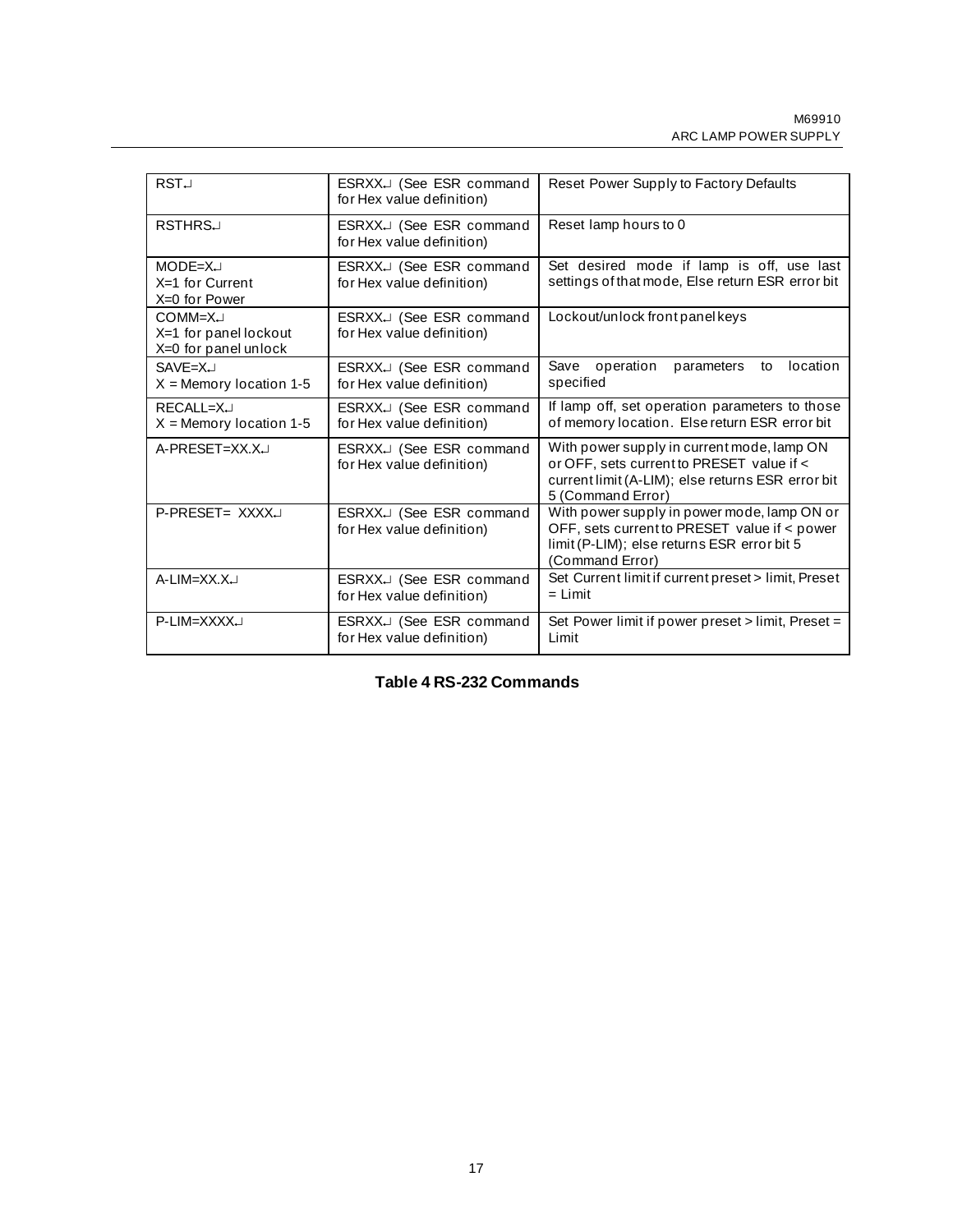#### **IV. APPLICATIONS**

#### <span id="page-17-1"></span><span id="page-17-0"></span>**REMOTE CONNECTOR**

The signals, which are available at the remote connector, allow the operator to monitor the current, voltage, and power output of the supply from a remote location via a meter or an A/D converter and a computer. There is also a remote start/stop input so that the lamp can be started/stopped with a simple momentary contact closure at a remote location.

A control input is also included at the remote connector, which is intended for use with the Newport Digital Exposure Systems Model 68950 or 69851. When the 68945 controller is connected, a sample of the light is compared to a reference. Any difference between the two is sent into the power supply to compensate for this change. The result will be improved stability in light output over time.

When the control input is active, the front panel "EXT" LED will illuminate. At this time the preset value of current/power becomes a maximum setting, and is otherwise overridden by the control input. The "LAMP ON", "LAMP OFF", "SET/ENTER" and "DISPLAY/SELECT" functions are always active.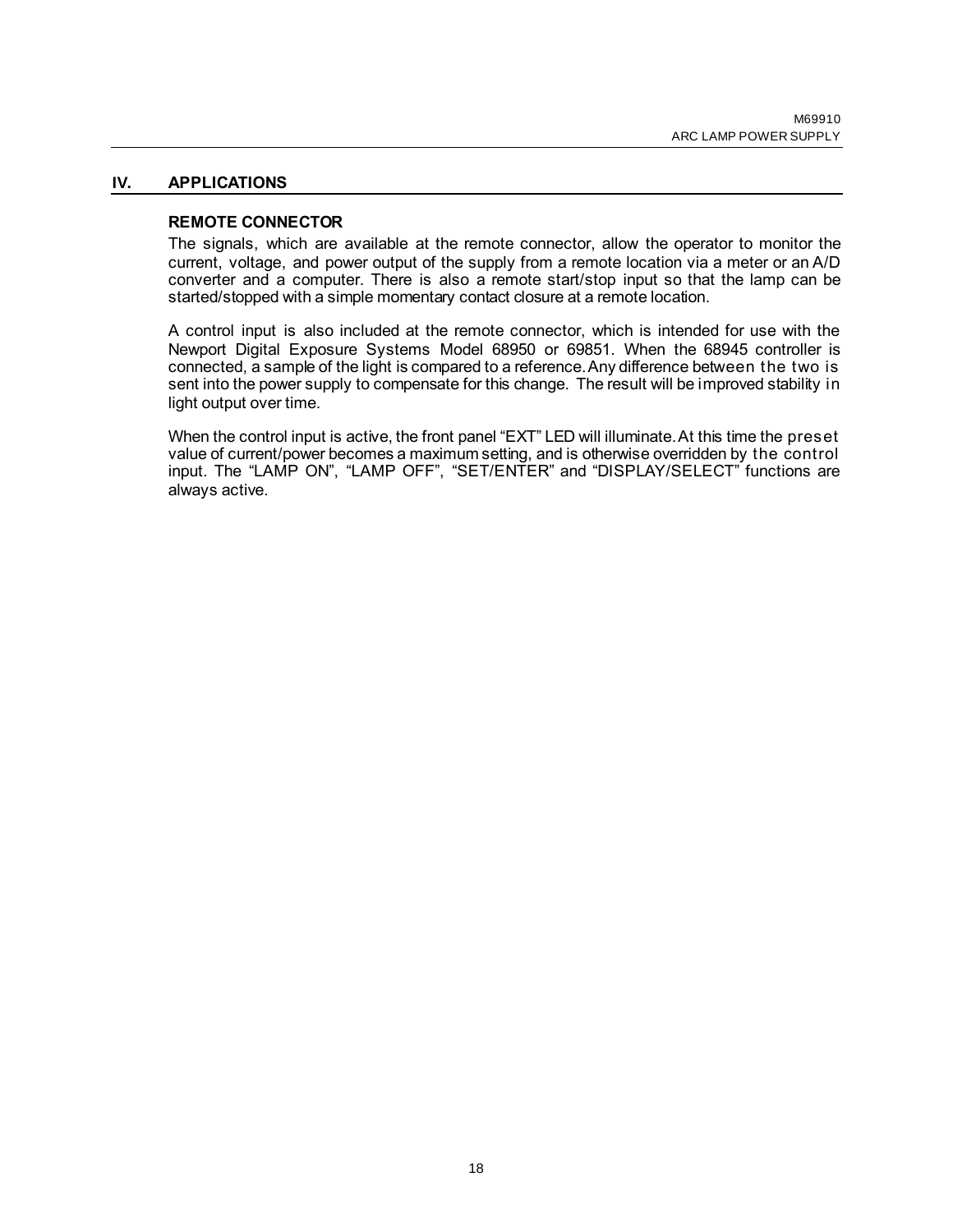## <span id="page-18-0"></span>**V. SPECIFICATIONS**

| <b>OUTPUT RATINGS</b>                        |                                             |
|----------------------------------------------|---------------------------------------------|
| Power                                        | $160 - 600 W$                               |
| Current                                      | $3 - 12A$                                   |
| Voltage (open circuit)                       | 200 VDC                                     |
| Voltage (loaded)                             | $0 - 90$ VDC                                |
| <b>Operating Modes</b>                       | Constant power and constant current         |
| Voltage ripple into ohmic Load (load, power) | 10 $\Omega$ , 500 W                         |
| %Voltage ripple (true RMS)                   | $< 0.1\%$                                   |
| Light ripple (true RMS)                      | $< 1\%$                                     |
| Meter accuracy (%full scale)                 | < 0.05%                                     |
| <b>DIGITAL METER RESOLUTION</b>              |                                             |
| Voltage                                      | $0.1$ VDC                                   |
| Power                                        | 1 W                                         |
| Current                                      | 0.1A                                        |
| Safety interlock voltage                     | 12 VDC/GND                                  |
| Line Regulation                              | 0.01%                                       |
| <b>INPUT RATINGS</b>                         |                                             |
| Voltage                                      | $95 - 264$ VAC                              |
| Current (max)                                | 8A                                          |
| Power Factor                                 | > 0.99                                      |
| Frequency                                    | $47 - 63$ Hz                                |
| Circuit Breaker                              | 8 A, 2 POLE                                 |
| <b>Ambient operating Temperature</b>         | $10 - 40 °C$                                |
| <b>Ambient Environmental Conditions</b>      | Up to 45% relative humidity, non-condensing |
| Weight                                       | 20 lbs. (9 kg)                              |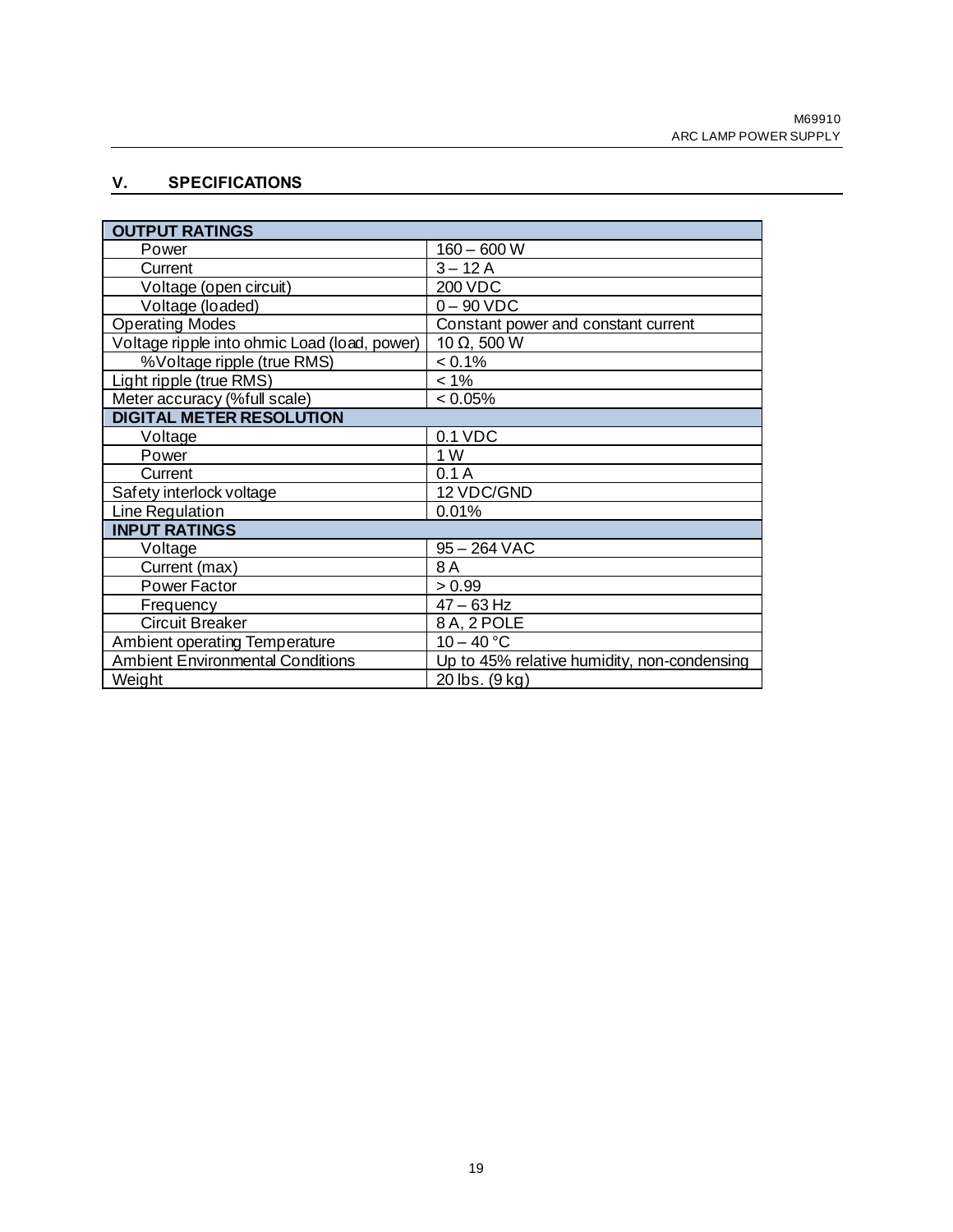#### <span id="page-19-0"></span>**VI. WARRANTY AND RETURNS**

#### **CONTACTING ORIEL® INSTRUMENTS**

Oriel® Instruments belongs to Newport Corporation's family of brands. Thanks to a steadfast commitment to quality, innovation, hard work and customer care, Newport is trusted the world over as the complete source for all photonics and laser technology and equipment.

Founded in 1969, Newport is a pioneering single-source solutions provider of laser and photonics components to the leaders in scientific research, life and health sciences, photovoltaics, microelectronics, industrial manufacturing and homeland security markets.

Newport Corporation proudly serves customers across Canada, Europe, Asia and the United States through 9 international subsidiaries and 24 sales offices worldwide. Every year, the Newport Resource catalog is hailed as the premier sourcebook for those in need of advanced technology products and services. It is available by mail request or through Newport's website. The website is where one will find product updates, interactive demonstrations, specification charts and more.

To obtain information regarding sales, technical support or factory service, United States and Canadian customers should contact Oriel® Instruments directly.

> Newport Corporation 31950 E. Frontage Rd. Bozeman, MT 59715 USA

Telephone: (877) 835-9620 (toll-free in United States) (949) 863-3144 Fax: (949) 253-1680

Sales: [orielPV.sales@newport.com](mailto:orielPV.sales@newport.com) Technical assistance or repair service[: orielPV.service@newport.com](mailto:orielPV.service@newport.com)

Customers outside of the United States must contact their regional representative for all sales, technical support and service inquiries. A list of worldwide representatives can be found on Newport's website: <https://www.newport.com/contact/contactslocations>

## **REQUEST FOR ASSISTANCE / SERVICE**

Please have the following information available when requesting assistance or service:

- 1. Contact information for the owner of the product.
- 2. Instrument model number (located on the product label).
- 3. Product serial number and date of manufacture (located on the product label).
- 4. Description of the problem.

To help Oriel's Technical Support Representatives diagnose the problem, please note the following:

- Is the system used for manufacturing or research and development?
- What was the state of the system right before the problem?
- Had this problem occurred before? If so, when and how frequently?
- Can the system continue to operate with this problem, or is it non-operational?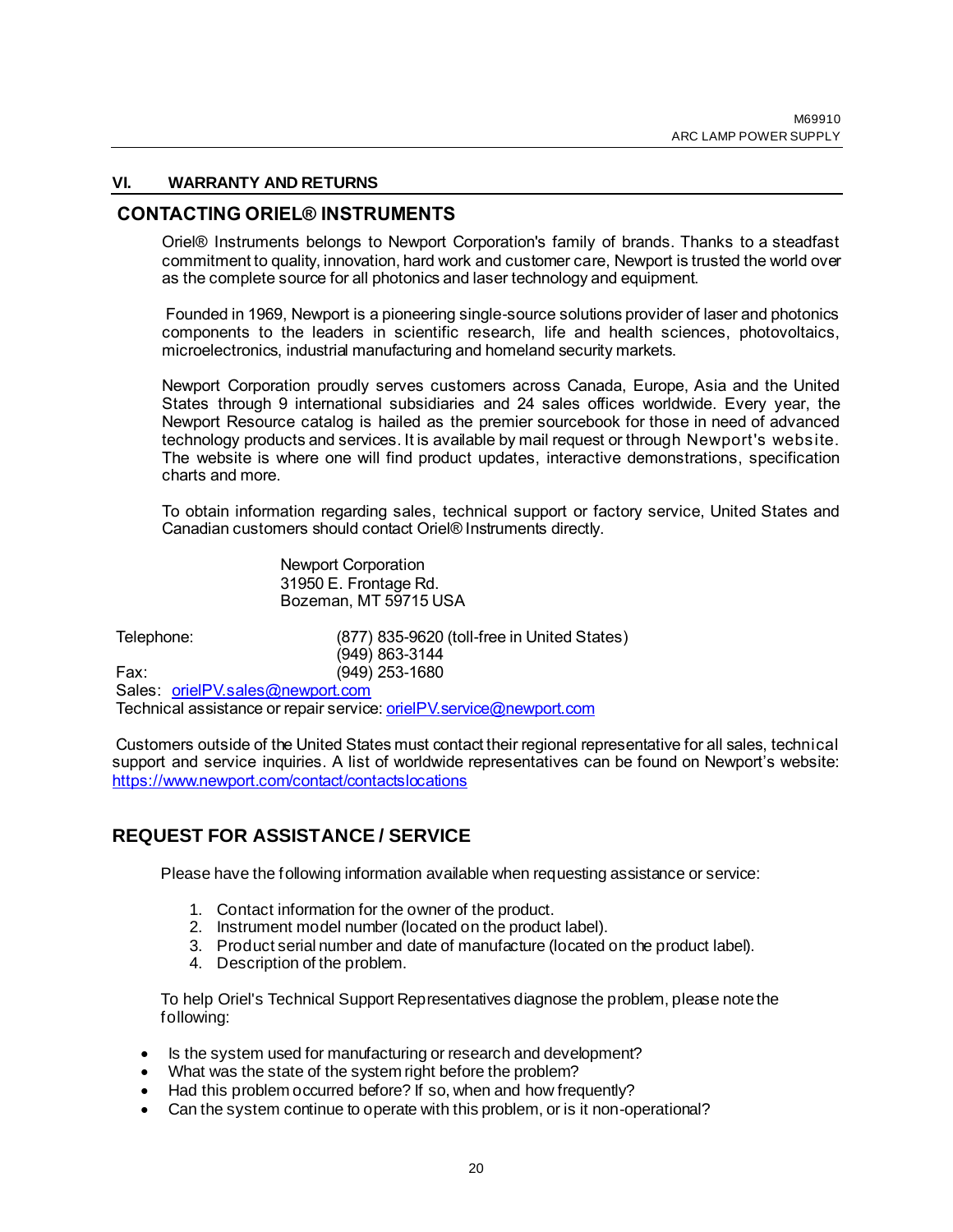• Were there any differences in the application or environment before the problem occurred?

## **REPAIR SERVICE**

This section contains information regarding factory service for this product. The user should not attempt any maintenance or service of the system beyond the procedures outlined in this manual. This product contains no user serviceable parts other than what is noted in this manual. Any problem that cannot be resolved should be referred to Oriel® Instruments.

If the instrument needs to be returned for service, a Return Material Authorization (RMA) number must be obtained prior to shipment to Oriel® Instruments. This RMA number must appear on both the shipping container and the package documents.

Return the product to Oriel® Instruments, freight prepaid, clearly marked with the RMA number and it will either be repaired or replaced it at Oriel®'s discretion.

Oriel<sup>®</sup> is not responsible for damage occurring in transit. The Owner of the product bears all risk of loss or damage to the returned Products until delivery at Oriel® 's facility. Oriel® is not responsible for product damage once it has left the facility after repair or replacement has been completed.

Oriel<sup>®</sup> is not obligated to accept products returned without an RMA number. Any return shipment received by Oriel® without an RMA number may be reshipped by Newport, freight collect, to the Owner of the product.

## **NON-WARRANTY REPAIR**

For Products returned for repair that are not covered under warranty, Newport's standard repair charges shall be applicable in addition to all shipping expenses. Unless otherwise stated in Newport's repair quote, any such out-of-warranty repairs are warranted for ninety (90) days from date of shipment of the repaired Product.

Oriel<sup>®</sup> will charge an evaluation fee to examine the product and determine the most appropriate course of action. Payment information must be obtained prior to having an RMA number assigned. Customers may use a valid credit card, and those who have an existing account with Newport Corporation may use a purchase order.

When the evaluation had been completed, the owner of the product will be contacted and notified of the final cost to repair or replace the item. If the decision is made to not proceed with the repair, only the evaluation fee will be billed. If authorization to perform the repair or provide a replacement is obtained, the evaluation fee will be applied to the final cost. A revised purchase order must be submitted for the final cost. If paying by credit card, written authorization must be provided that will allow the full repair cost to be charged to the card.

## **WARRANTY REPAIR**

If there are any defects in material or workmanship or a failure to meet specifications, notify Oriel® Instruments promptly, prior to the expiration of the warranty.

Except as otherwise expressly stated in Oriel®'s quote or in the current operating manual or other written guarantee for any of the Products, Oriel<sup>®</sup> warrants that, for the period of time set forth below with respect to each Product or component type (the "Warranty Period"), the Products sold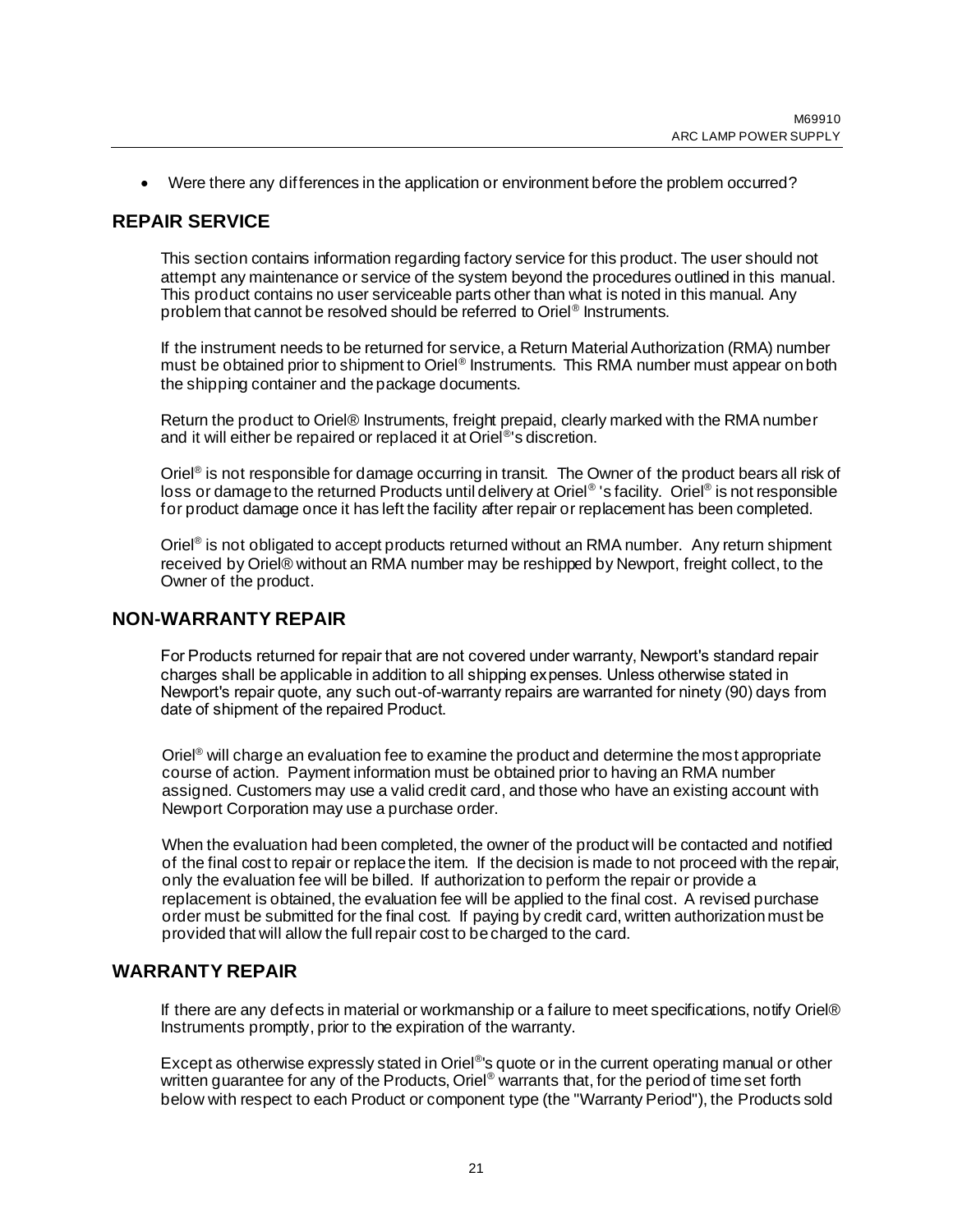hereunder will be free from defects in material and workmanship, and will conform to the applicable specifications, under normal use and service when correctly installed and maintained. Oriel® shall repair or replace, at Oriel® 's sole option, any defective or nonconforming Product or part thereof which is returned at Buyer's expense to Oriel® facility, provided, that Buyer notifies Oriel® in writing promptly after discovery of the defect or nonconformity and within the Warranty Period. Products may only be returned by Buyer when accompanied by a return material authorization number ("RMA number") issued by Oriel®, with freight prepaid by Buyer. Oriel® shall not be responsible for any damage occurring in transit or obligated to accept Products returned for warranty repair without an RMA number. Buyer bears all risk of loss or damage to the Products until delivery at Oriel<sup>®</sup>'s facility. Oriel<sup>®</sup> shall pay for shipment back to Buyer for Products repaired under warranty.

## WARRANTY PERIOD

All Products (except consumables such as lamps, filters, etc) described here are warranted for a period of twelve (12) months from the date of shipment or 3000 hours of operation, whichever comes first.

Lamps, gratings, optical filters and other consumables / spare parts (whether sold as separate Products or constituting components of other Products) are warranted for a period of ninety (90) days from the date of shipment.

## WARRANTY EXCLUSIONS

The above warranty does not apply to Products which are (a) repaired, modified or altered by any party other than Oriel®; (b) used in conjunction with equipment not provided or authorized by Oriel<sup>®</sup>; (c) subjected to unusual physical, thermal, or electrical stress, improper installation, misuse, abuse, accident or negligence in use, storage, transportation or handling, alteration, or tampering, or (d) considered a consumable item or an item requiring repair or replacement due to normal wear and tear.

#### DISCLAIMER OF WARRANTIES; EXCLUSIVE REMEDY

THE FOREGOING WARRANTY IS EXCLUSIVE AND IN LIEU OF ALL OTHER WARRANTIES. EXCEPT AS EXPRESSLY PROVIDED HEREIN, ORIEL® MAKES NO WARRANTIES, EITHER EXPRESS OR IMPLIED, EITHER IN FACT OR BY OPERATION OF LAW, STATUTORY OR OTHERWISE, REGARDING THE PRODUCTS, SOFTWARE OR SERVICES. NEWPORT EXPRESSLY DISCLAIMS ANY IMPLIED WARRANTIES OF MERCHANTABILITY OR FITNESS FOR A PARTICULAR PURPOSE FOR THE PRODUCTS, SOFTWARE OR SERVICES. THE OBLIGATIONS OF ORIEL® SET FORTH IN THIS SECTION SHALL BE ORIEL'S SOLE LIABILITY, AND BUYER'S SOLE REMEDY, FOR BREACH OF THE FOREGOING WARRANTY. Representations and warranties made by any person including distributors, dealers and representatives of Oriel®/Newport Corporation which are inconsistent or in conflict with the terms of this warranty shall not be binding on Oriel<sup>®</sup> unless reduced to writing and approved by an expressly an authorized officer of Newport.

## **LOANER / DEMO MATERIAL**

Persons receiving goods for demonstrations or temporary use or in any manner in which title is not transferred from Newport shall assume full responsibility for any and all damage while in their care, custody and control. If damage occurs, unrelated to the proper and warranted use and performance of the goods, recipient of the goods accepts full responsibility for restoring the goods to their original condition upon delivery, and for assuming all costs and charges.